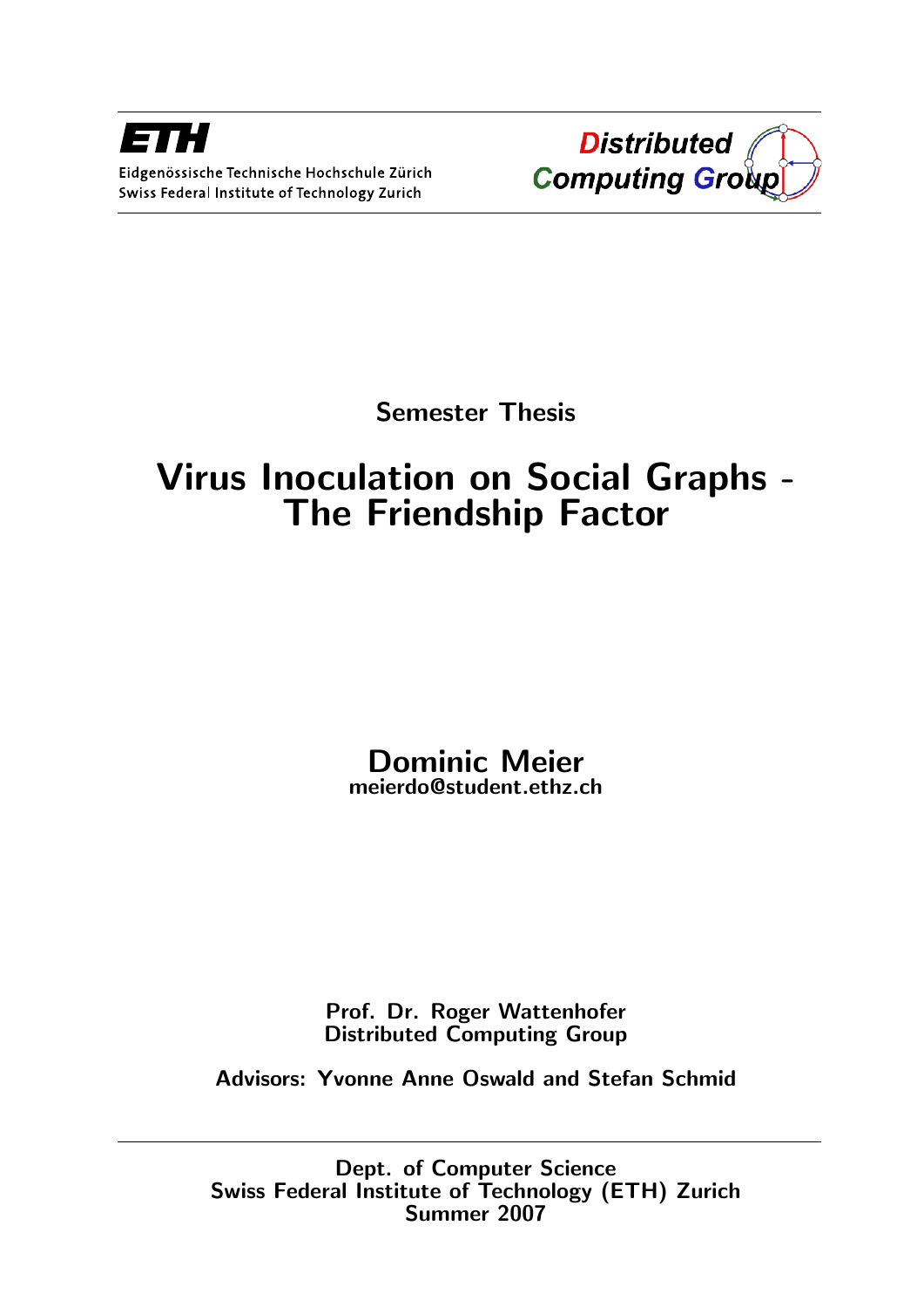#### Abstract

A fundamental assumption in game theory is that the agents participating in a game are selfish. This assumption is reasonable, but sometimes too restricted. In this semester thesis we loosen it to some extent, letting the players still be selfish, but also caring to some degree for other agents. Concretely, we introduce friendship between neighbors while looking at a virus inoculation game which is played on a network of connected agents.

We prove that introducing this social aspect never impairs the community with respect to the total social cost, although social welfare does not monotonously increase with the strength of friendship. We further quantify the social effect in two special topologies, namely in the clique and in the star graph.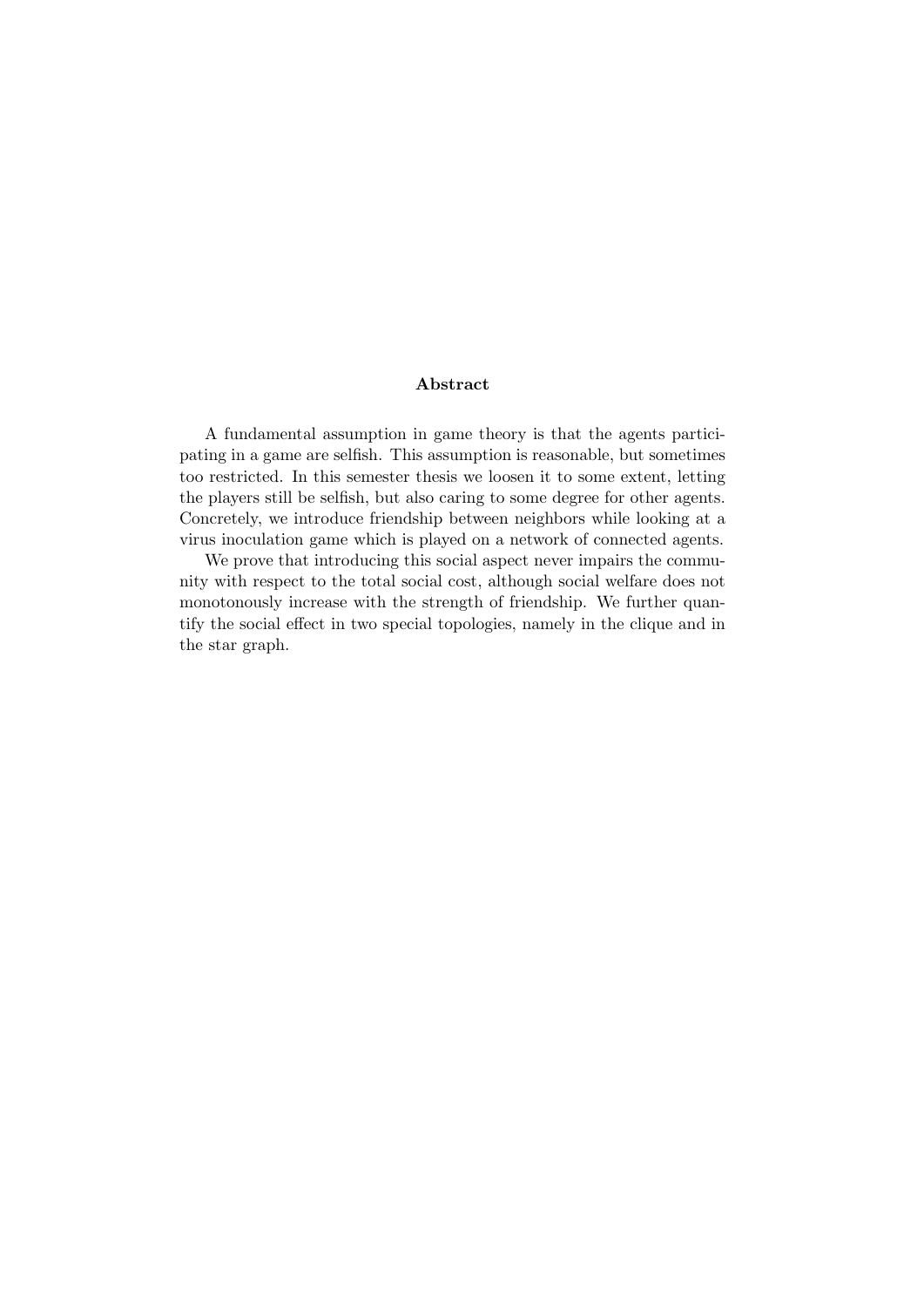# 1 Introduction

Over the past years, the Internet, as the probably best known network at all, has evolved enormously and became a great platform for a continuously raising number of users and innumerable applications. Unfortunately, not just the good parts of the Internet have made progress, the process has, among others, also led to a huge number of computer-viruses, acting in many different manners and aiming at diverse objectives. However, it is interesting that most of them share a common technique to propagate. Namely, they often try to proceed to those participants of the network who seem to be on friendly terms with the infected computer. For example, they automatically forward themselves to those emailaddresses that are stored in the infected computer's address book, so they are actually spreading in social networks.

A contaminated computer hence serves as a source for the virus to infect every other directly linked computer, where 'directly linked' has to be understood not as physically but rather semantically connected. Of course, this is not the only effect for a successfully attacked victim. Depending on the nature of the virus, every computer that eventually is infected has also to face a drawback in terms of e.g. lost data or recovering costs.

However, owners of computers have a possibility to avoid an infection by installing anti-virus software. Clearly, such an anti-virus software also needs some investment, may this be money to buy it or time to install it.

A person's decision whether to install anti-virus software on his machine or to renounce it, is of course influenced by the costs of the respective investments. As a first thought one could decide to buy the protection if and only if the expected loss by infection is greater than the cost of the software. However, thinking twice, such a totally selfish decision is too shortsighted. It seems reasonable that installing the software on just a few central devices can limit the risk of an infection to such an extent that this solution is cheaper regarding the whole society.

Considering the total social cost of a network when it is centrally organized compared to when there are only selfish players is an especially interesting question, not only for the just described Virus Inoculation Game but generally in game theory. This ratio is known under the term of Price of Anarchy.

In this semester thesis we are interested in another quantity, namely the effect to the total social cost when the players are still selfish but now also care to some degree about other agents, namely their neighbors, in the network. We call this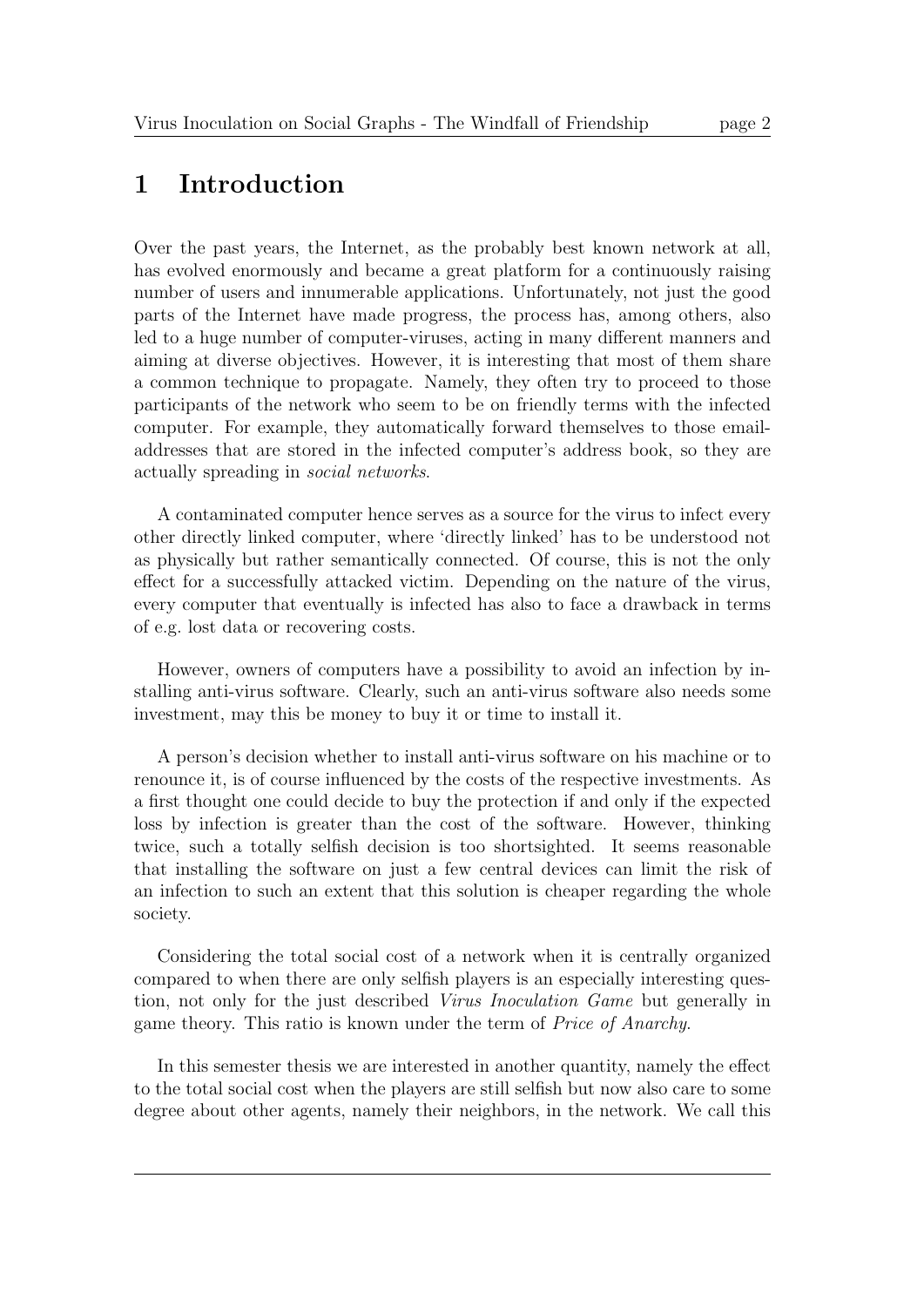ratio the Windfall of Friendship.

We believe that introducing a social aspect to networks which are threatened to be polluted by a virus is of great interest for a large number of applications as social networks have become an important topic in various fields today. Linked to computer science we would like to mention additionally the telephonegraph, where participants have stored the numbers of and hence are connected to their friends, as well as the fast raising number of community websites, such as 'MySpace'<sup>1</sup> or 'Orkut'<sup>2</sup> .

After presenting some related work (in Section 2), we formally describe the Virus Inoculation Game and give some important definitions and observations (in Section 3). Having defined the basis, we first show (in Section 4) that introducing friendship never impairs the community with respect to its total social cost. However, we also give an example to show that stronger friendship does not always implicate lower cost. We then prove that computing the best and the worst equilibrium is NP-complete for any degree of friendship.

Following these general findings, we then investigate (in Section 5) the complete graph to establish that there are problem instances where the worst equilibrium in the social adaption is a factor  $4/3$  better than the worst equilibrium in the original game and that this is even the best possible improvement. For the star graph, the second special topology we analyze in detail, we find that there are instances for which the worst equilibrium totally disappears thanks to friendship (i.e. there is only the best equilibrium left) and give a condition to check whether this is the case for a given instance of interest. We also state an upper bound for the improvement that can be reached in the star graph.

The thesis is completed (with Section 6) by stating concluding comments and by indicating open problems.

# 2 Related work

#### 2.1 Social networks

Social networks are structures of linked-up participants which share some common interest. As there is a broad variety of naturally-occurring social networks, consider e.g. kinship or trade, it is not surprising that they have been studied for a

<sup>1</sup>http://www.myspace.com/

<sup>2</sup>http://www.orkut.com/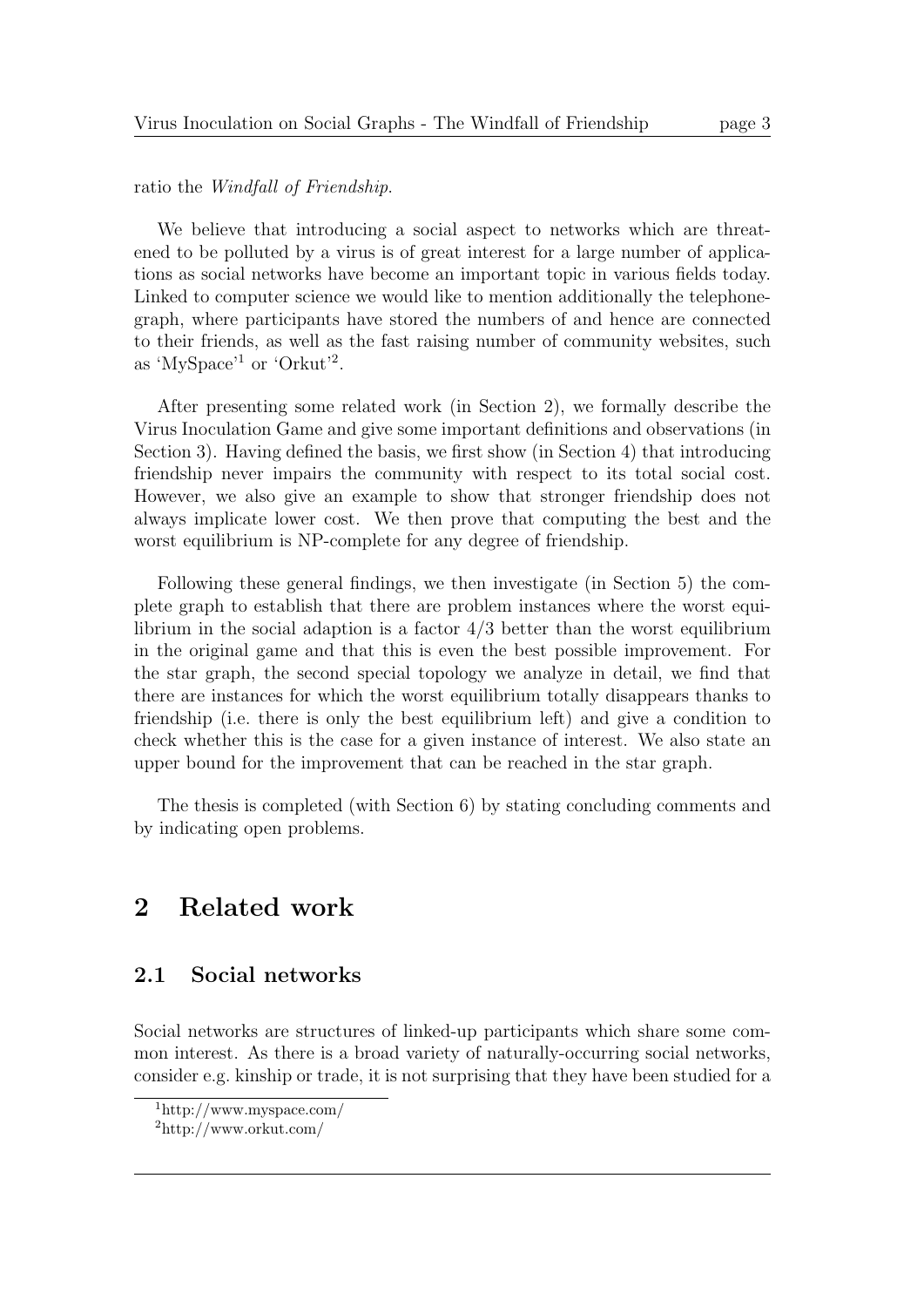long time, primarily by sociologists. Recently, Kleinberg introduced the algorithmic study of social networks, causing them to be a currently intensively studied topic in computer science too. Among others, research includes the so called small-world phenomenon [11, 22], the analysis of networks of strategic agents [7, 17, 20] as well as very recent approaches to examine large-scale community websites [13] such as e.g. 'Facebook'<sup>3</sup> .

Relations in social networks do not necessarily have to be symmetric. However, in this semester thesis we require the friendship relation to have this property. Furthermore, we do not grade friendship, i.e. two agents are either friends or they are not.

### 2.2 Game theory

Game theory studies systems of agents which are interacting with each others. The outcome of such a system then depends on the strategy of these agents. This field of research is of great interest in various social sciences and economics. Papadimitriou's statement in [17] that the Internet has a complexity which requires techniques from game theory [16] to be understood resulted in game theory to become very popular in computer science as well.

In the context of selfish agents, there has been a lot of research concerning the Price of Anarchy [12, 19], which has been examined in different systems, such as the Internet [4], wireless ad-hoc networks [3] or peer-to-peer networks [14]. We investigate another quantity in this semester thesis, namely the Windfall of Friendship, which is a measure for the improvement for the community when adding a social aspect.

#### 2.3 Virus games

Traditional models characterize virus infections in terms of birth and death rate of the virus [2, 6]. Since then, the model has been transfered to a directed random graph [8] and later to other kinds of graphs [9, 10, 21] such as Internet-like powerlaw graphs [18, 23]. Furthermore, [5] attends to malware propagation in mobile phone networks by evaluating realistic simulations. The model used in this thesis has been presented in [1] and does, considering a general undirected graph, not restrict the network topology.

<sup>3</sup>http://www.facebook.com/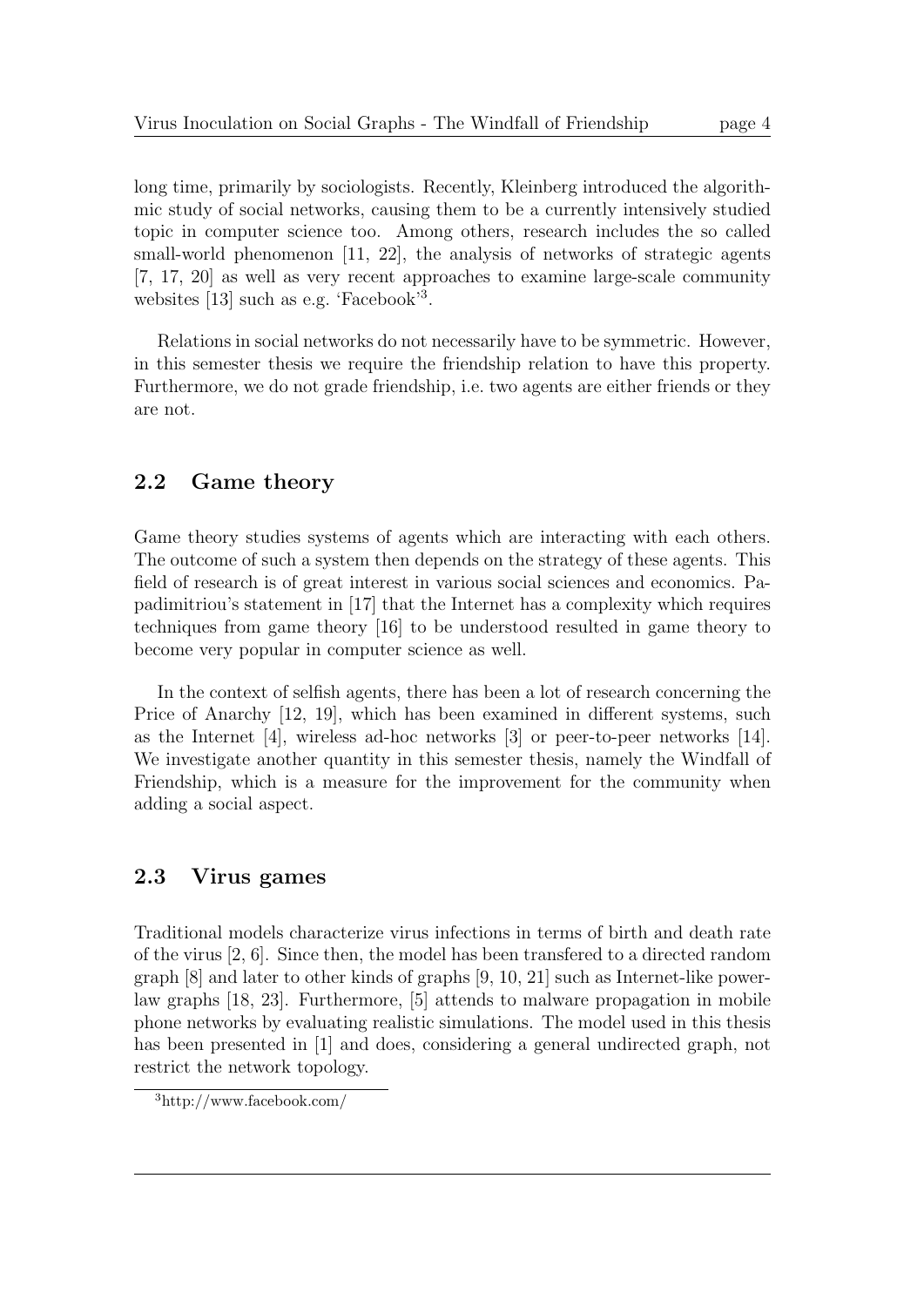The original Virus Inoculation Game can of course be extended in different ways. One recent approach, namely adding Byzantine players, and its according results have been given in [15]. In this semester thesis we go into the opposite direction: Instead of making the environment more vicious, we loosen the selfishness of the players, which results in a friendlier setting.

# 3 Model

The game we are considering in this semester thesis is the Virus Inoculation Game from [1]. We give its definition and our adaption to it in the following two subsections. However, we first have to give the definition of a concept that is of great importance in general game theory and therefore also for this semester thesis.

Definition 3.1 (Nash Equilibrium). Assume that every player in a given game has chosen his probability distribution over the possible strategies. If no player can, supported by the knowledge of the choices of all the other players, increase his own profit (or decrease his own cost, respectively) by changing his decision, then the system is in a Nash equilibrium.

In this semester thesis we restrict ourselves to pure strategies, i.e. every player deterministically chooses one strategy. Accordingly, the system is in a pure Nash equilibrium if no player has an incentive to change his strategy.

#### 3.1 Virus Inoculation Game

Having already described the Virus Inoculation Game in the introduction in Section 1, we now express those considerations more formally. We are given players  $p_i$  for  $i = 1, ..., n$  that are connected by m links, i.e. they form a graph with n nodes and  $m$  edges. Each one of these players is the initial attack-point of the virus with probability  $Pr[p_i]$  is the infection-source  $] = 1/n$ .

Every player has the choice between buying an anti-virus software for the price of C or facing the risk of being infected, yielding a damage of cost L. We introduce a variable  $a_{p_i}$  for every player  $p_i$  that indicates  $p_i$ 's chosen option. Namely,  $a_{p_i} = 1$ means that the player  $p_i$  is protected whereas a player  $p_j$  that is willing to take the risk sets  $a_{p_i} = 0$ . The collectivity of these choices is summarized as the strategy profile  $\vec{a} = (a_{p_1}, \ldots, a_{p_n}).$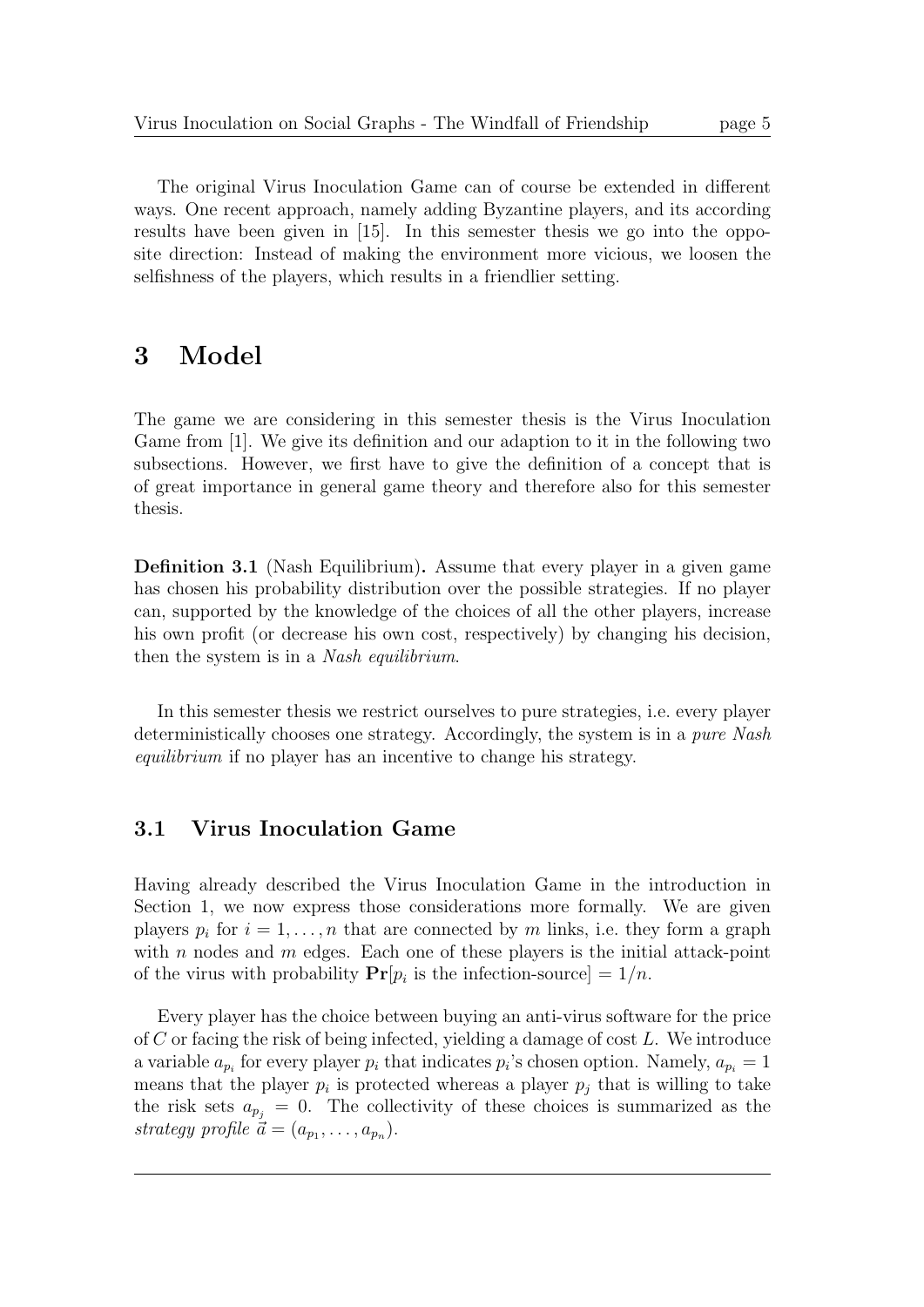Note that, as announced before, we are only interested in pure strategies here. Therefore,  $a_{p_i} \in \{0, 1\}$  for every player  $p_i$ .

The virus will start at one player and not only infect this one (if it is not inoculated) but also all the players that are linked with it over a path of insecure nodes. Hence, the more insecure players are connected, the more dangerous it gets for every one of them. The vulnerable region in which a player  $p_i$  lies is denoted as  $p_i$ 's attack component. Note that the attack component is only determined by the strategies of  $p_i$ 's surrounding nodes but is independent of the strategy of  $p_i$ itself.

Sticking it together, we are now ready to give the definition of the actual cost of a player:

**Definition 3.2** (Actual Cost). The actual cost of a player  $p_i$  is defined as

$$
c_a(i, \vec{a}) = a_{p_i} \cdot C + (1 - a_{p_i}) \cdot L \cdot \frac{k_i}{n}
$$

where  $k_i$  denotes the size of  $p_i$ 's attack component.

It is natural that the total social cost of a network  $N$ , a value that we will particularly be interested in, is defined as the sum of the costs of its players, i.e.  $Cost(N, \vec{a}) = \sum_{p_i \in P_N} c_a(i, \vec{a})$  where  $P_N$  is the set of players in the network N.

As already mentioned before, a widely studied quantity in game theory compares the total social cost of a network when it consists only of totally selfish players to when it is centrally organized. This quantity is defined as follows:

**Definition 3.3** (Price of Anarchy). The Price of Anarchy  $PoA(I)$  for an instance I is defined as

$$
PoA(I) = \frac{Cost(I, \vec{a}_{worstNE})}{Cost(I, \vec{a}_{OPT})}.
$$

To avoid two uninteresting cases, we further need some conditions on C and L. The first case occurs when the cost of the anti-virus software is very high, resulting in a totally insecure network in which no player will inoculate and therefore all nodes eventually will be infected. The other case is the opposite phenomenon. Namely, even with an attack component of size only 1 the expected loss due to infection is higher than the investment of buying the software. This would result in a network in which every player would protect himself and hence no one would ever be infected.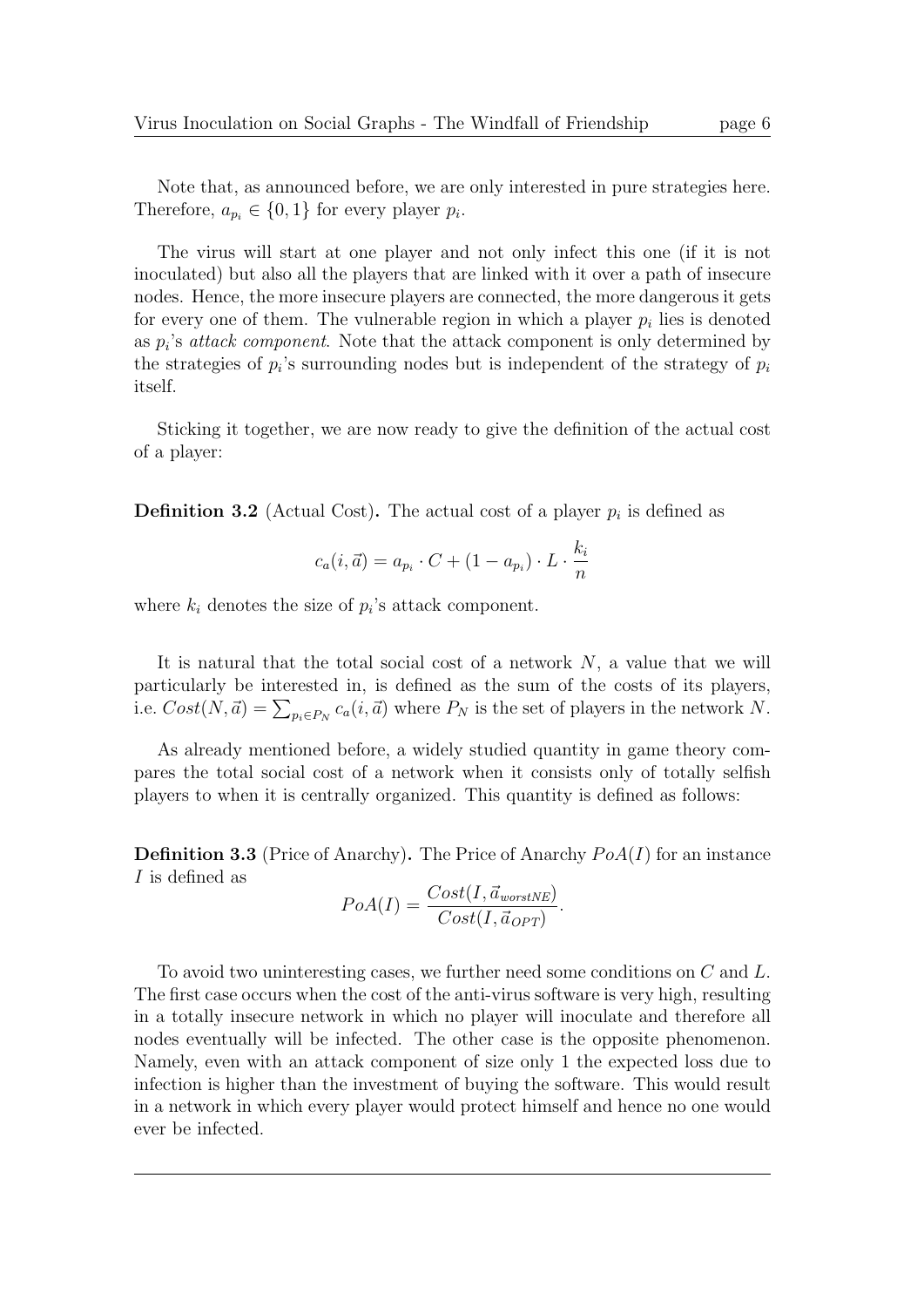We give the formal correspondence of these considerations in the following observation:

Observation 3.4. In every setting it must hold that

- $C < L$  (to avoid total insecurity)
- $C > \frac{L}{n}$  (to avoid total security)

#### 3.2 Social Aspect

We now introduce the social aspect in the form of the Friendship Factor F which describes how much a player will weigh the situation of his neighbors. As  $F = 0$ would drive us to the original game as described before and  $F \geq 1$  would in some sense violate the selfishness of the players, we ask  $F$  to be a value strictly between 0 and 1 when speaking about the social case.

As we will often compare the original game with its social adaption, we sometimes use the notation of Nash equilibrium (NE) if  $F = 0$  and, respectively, friendship Nash equilibrium (FNE) if  $F > 0$ .

The decision of a player to buy the protection or not to buy it will now be based on a different cost-function that also takes the costs of his neighbors into account.

**Definition 3.5** (Perceived Cost). The perceived cost of a player  $p_i$  is defined as

$$
c_p(i, \vec{a}) = c_a(i, \vec{a}) + F \cdot \sum_{p_j \in S_{p_i}} c_a(j, \vec{a})
$$

where  $S_{p_i}$  denotes the neighborhood of  $p_i$ .

Note that the perceived cost of a player  $p_i$  is only responsible for  $p_i$ 's selection of one of his options. Nevertheless, in the end  $p_i$  will only have to pay  $c_a(i,\vec{a})$  as before. Otherwise we would have to adapt the total cost of the network as well, resulting in an impossibility to compare the results in the original game with the one in this social adaption.

However, this comparison is exactly what we are mainly interested in here. To qantify the improvement (or impairment, respectively) that is caused by the addition of the social aspect, we introduce the Windfall of Friendship.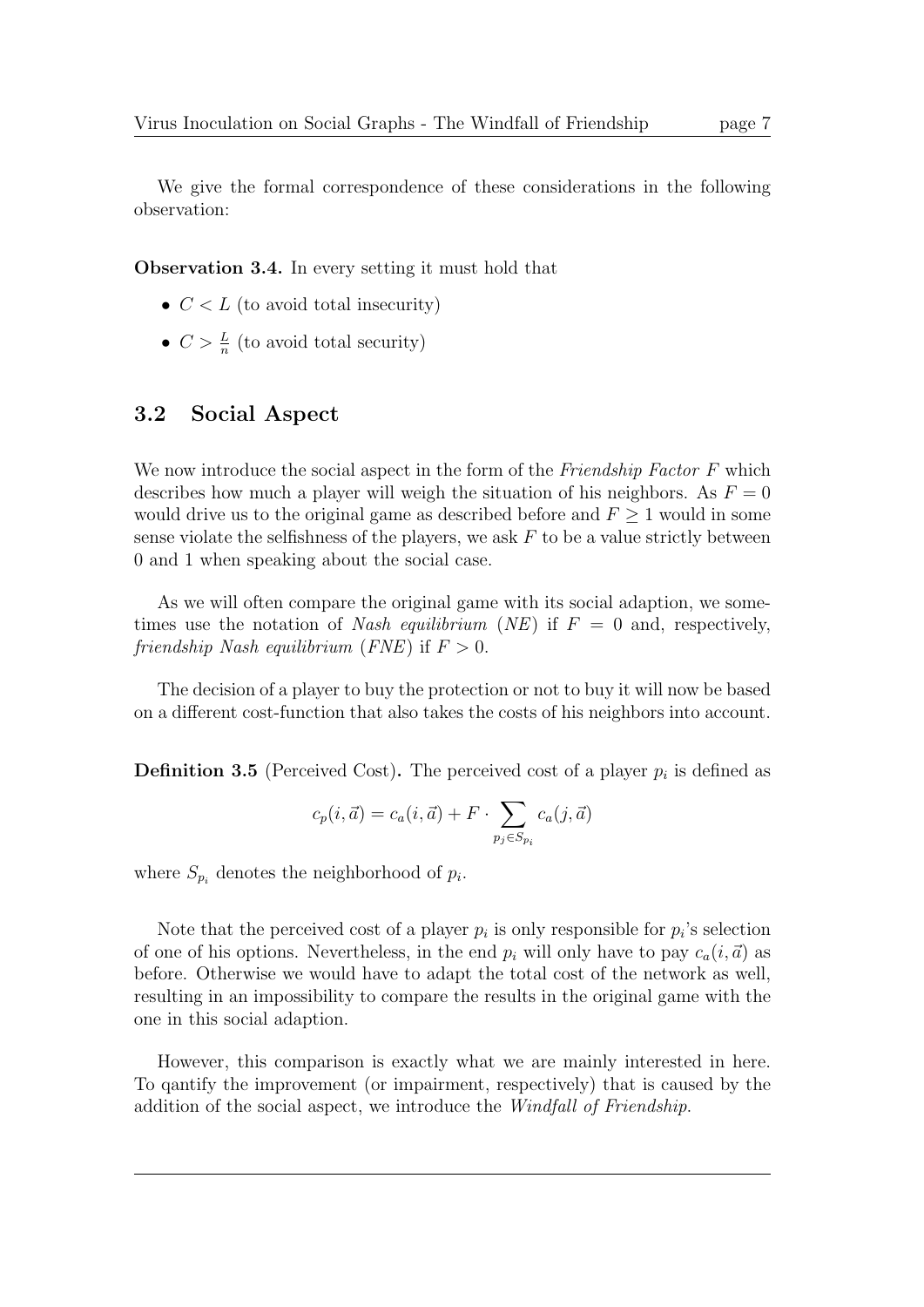**Definition 3.6** (Windfall of Friendship). The *Windfall of Friendship WoF(I, F)* for an instance  $I$  is the ratio of the total cost of the most expensive Nash equilibrium in the original game over the total cost of the most expensive Nash equilibrium in the social adaption, i.e.

$$
WoF(I, F) = \frac{Cost(I, \vec{a}_{worstNE})}{Cost(I, \vec{a}_{worstENE})}.
$$

According to this definition it is clear that a Windfall of Friendship  $WoF(I, F)$ 1 is synonymical to an improvement we get by adding the social aspect whereas  $W \circ F(I, F) < 1$  is equivalent to an induced impairment. If  $W \circ F(I, F) = 1$  we neither win nor lose anything.

# 4 General Results

It has been proven in [1] that in the original game any attack component has size at most  $Cn/L$ . We will show in this section that there is a similar characteristic in our social adaption. As every node cares about its neighbors, it seems reasonable to assume that the maximal size of the attack component of a player  $p_i$  is dependent on the number of secure and insecure neighbors this player has, and thus differs from player to player.

For the rest of this section, let n denote the number of players and let  $p_i$  be one of those. We denote by  $S_{p_i}^1$  (with  $s_{p_i}^1 := |S_{p_i}^1|$ ) the set of secure neighbors of  $p_i$  and by  $S_{p_i}^0$  (with  $s_{p_i}^0 := |S_{p_i}^0|$ ) the set of his insecure neighbors, respectively. Furthermore, the size of the attack component of  $p_i$  is denoted by  $k_i$ .

**Theorem 4.1.** The player  $p_i$  will inoculate if and only if the size of his attack component is

$$
k_i > \frac{Cn/L + F \cdot \sum_{p_j \in S_{p_i}^0} k_j}{1 + F s_{p_i}^0}.
$$

**Proof of Theorem 4.1.** As, like every player,  $p_i$  is selfish, it is clear that he will buy the anti-virus software if and only if this choice is cheaper for  $p_i$ . We therefore have to compare the two expected costs of buying it and facing the risk respectively. By Definition 3.5 these costs are

$$
c_p^1(i, \vec{a}) = C + F\left(s_{p_i}^1 C + \sum_{p_j \in S_{p_i}^0} L_{\overline{n}}^{\underline{k_j}}\right)
$$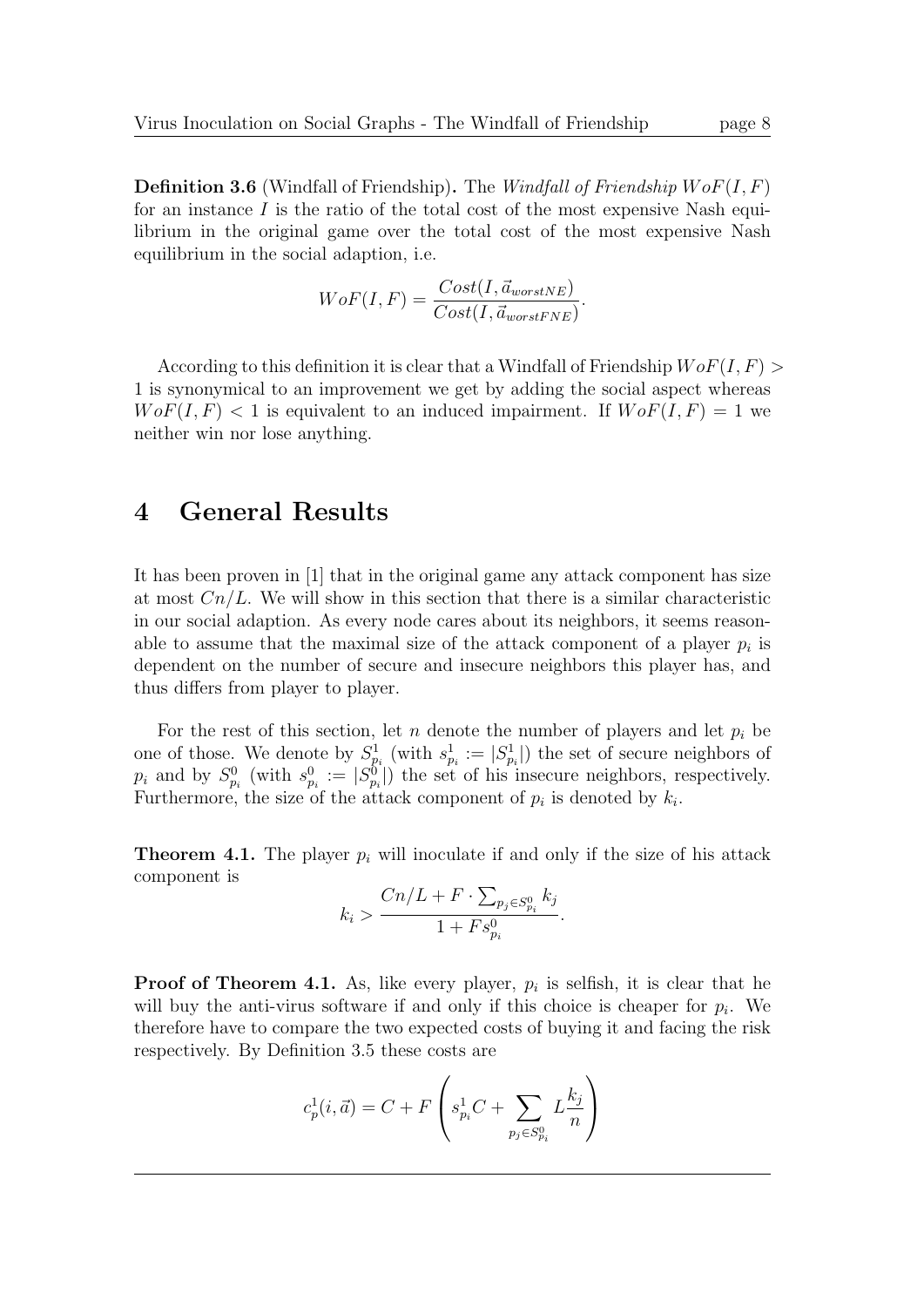to inoculate and

$$
c_p^0(i, \vec{a}) = L\frac{k_i}{n} + F\left(s_{p_i}^1 C + s_{p_i}^0 L\frac{k_i}{n}\right)
$$

to not buy the protection.

In order that  $p_i$  inoculates it must hold that

$$
c_p^0(i, \vec{a}) > c_p^1(i, \vec{a})
$$
  
\n
$$
L_{\overline{n}}^{\underline{k_i}} + F \cdot s_{p_i}^0 L_{\overline{n}}^{\underline{k_i}} > C + F \cdot \sum_{p_j \in S_{p_i}^0} L_{\overline{n}}^{\underline{k_j}}
$$
  
\n
$$
L_{\overline{n}}^{\underline{k_i}}(1 + Fs_{p_i}^0) > C + FL_{\overline{n}}^1 \cdot \sum_{p_j \in S_{p_i}^0} k_j
$$
  
\n
$$
k_i(1 + Fs_{p_i}^0) > Cn/L + F \cdot \sum_{p_j \in S_{p_i}^0} k_j
$$
  
\n
$$
k_i > \frac{Cn/L + F \cdot \sum_{p_j \in S_{p_i}^0} k_j}{1 + Fs_{p_i}^0}.
$$

| A question of main interest is of course, under which circumstances the intro-   |
|----------------------------------------------------------------------------------|
| duction of the social aspect to the Virus Inoculation Game leads to an improve-  |
| ment (or impairment, respectively) with respect to the total cost. The answer to |
| this question is given by the following theorem.                                 |

Theorem 4.2. The value of the Windfall of Friendship is for every instance I always at least 1 and at most  $PoA(I)$ .

Proof of Theorem 4.2. Lower bound. The outline of the proof for the lower bound is as follows: We start with an instance I where  $F > 0$  and let the game converge into a worst Nash equilibrium. Then we set  $F = 0$  and examine the changes that occur to the just reached Nash equilibrium.

Let  $\alpha$  be a worst Nash equilibrium in the social game. If  $\alpha$  is also a Nash equilibrium in the same instance with  $F = 0$  then we are done. Otherwise there is at least one player  $p_i$  that would decide differently about his strategy.

Assume  $p_i$  is insecure but would be secure in the original game. Then  $p_i$ 's attack component has on the one hand to be at least  $k_i' > Cn/L$  (cf [1]) and on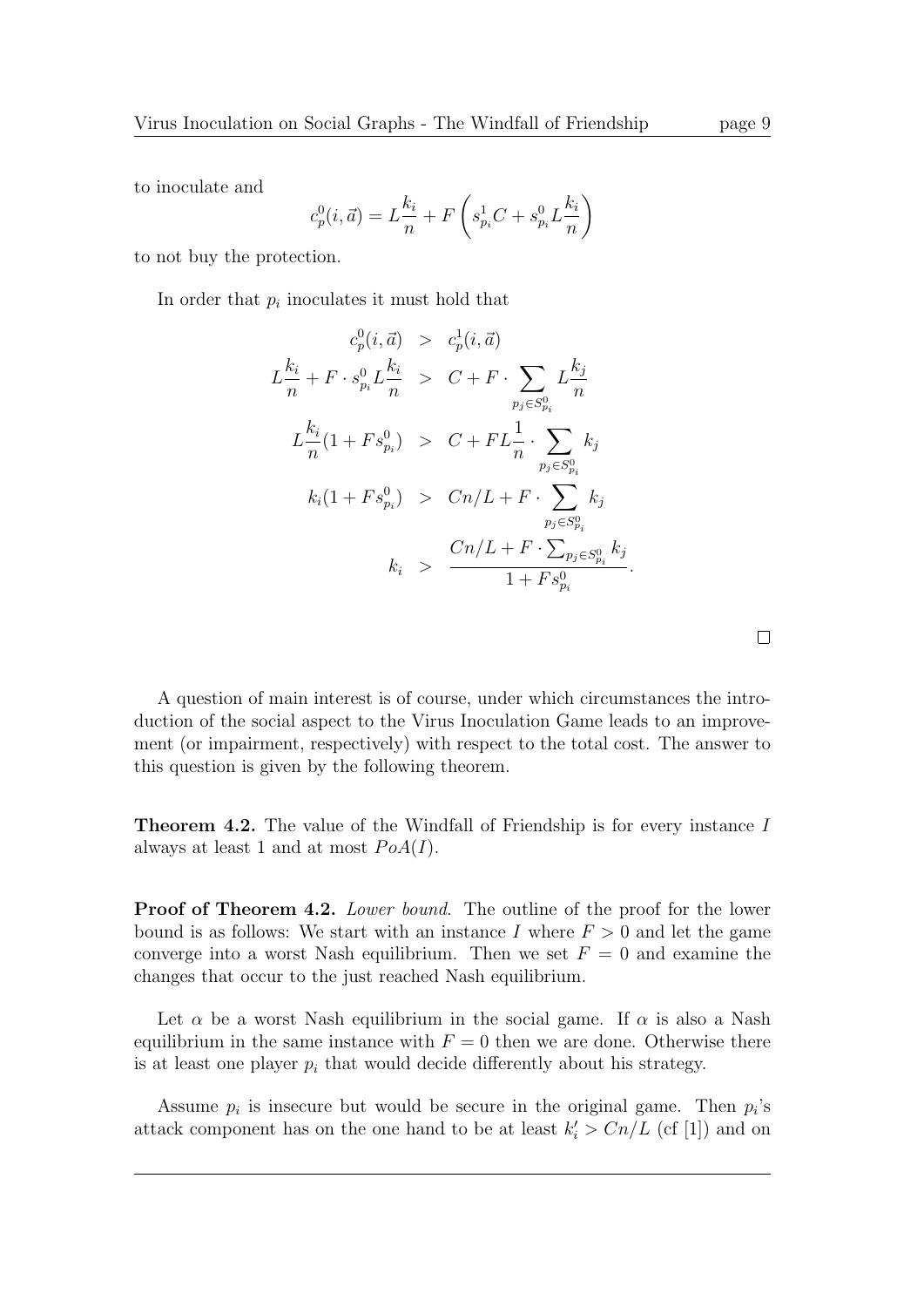the other hand at most  $k''_i = (Cn/L + F \cdot \sum_{p_j \in S_{p_i}^0} k_j)/(1 + F s_{p_i}^0) \le (Cn/L +$  $Fs_{p_i}^0(k_i''-1))/(1 + Fs_{p_i}^0) \Leftrightarrow k_i'' \leq Cn/L - Fs_{p_i}^0$  (cf Theorem 4.1). But this is of course not possible.

It remains the case where  $p_i$  is secure but would be insecure in the original game. Note that, as every node has the same bound for the size of its attack component when  $F = 0$ , this switch-over cannot force any other player to change its strategy as well. Furthermore, only the costs of the players inside  $p_i$ 's attack component are affected by it. The total cost of this attack component raises by at least

$$
x = \underbrace{\underbrace{k_i}_{n}L-C}_{p_i} + \underbrace{\sum_{p_j \in S_{p_i}^0} \frac{k_i}{n}L}_{p_i \text{'s} \text{ insecure neighbors}} - \underbrace{k_i}_{n}L-C + \frac{L}{n}(s_{p_i}^0 k_i - \sum_{p_j \in S_{p_i}^0} k_j).
$$

As  $p_i$  remains secure in the social adaption, we know that  $C + F \sum_{p_j \in S_{p_i}^0}$  $k_j$  $\frac{\kappa_j}{n}L \leq$  $k_i$  $\frac{k_i}{n}L+F\sum_{p_j\in S_{p_i}^0}$  $k_i$  $\frac{k_i}{n}L$  and therefore

$$
x \geq \frac{k_i}{n} L - \frac{k_i}{n} L - F \sum_{p_j \in S_{p_i}^0} \frac{k_i}{n} L + F \sum_{p_j \in S_{p_i}^0} \frac{k_j}{n} L + \frac{L}{n} s_{p_i}^0 k_i - \frac{L}{n} \sum_{p_j \in S_{p_i}^0} k_j
$$
  
=  $(1 - F) \frac{L}{n} s_{p_i}^0 k_i - (1 - F) \frac{L}{n} \sum_{p_j \in S_{p_i}^0} k_j$   
 $\geq (1 - F) \frac{L}{n} (s_{p_i}^0 k_i - s_{p_i}^0 (k_i - 1))$   
 $\geq 0.$ 

Clearly, after such a step we might no longer be in a friendship Nash equilibrium. However, as  $p_i$  will not change his state anymore and the initial point remains intact for all other players, our considerations still hold for further steps too. Hence, for every worst friendship Nash equilibrium there exists a Nash equilibrium which is at least as expensive.

Upper bound. As for the upper bound, it holds for any instance  $I$  that

$$
WoF(I, F) = \frac{Cost(I, \vec{a}_{worstNE})}{Cost(I, \vec{a}_{worstFNE})} \le \frac{Cost(I, \vec{a}_{worstNE})}{Cost(I, \vec{a}_{OPT})} = PoA(I)
$$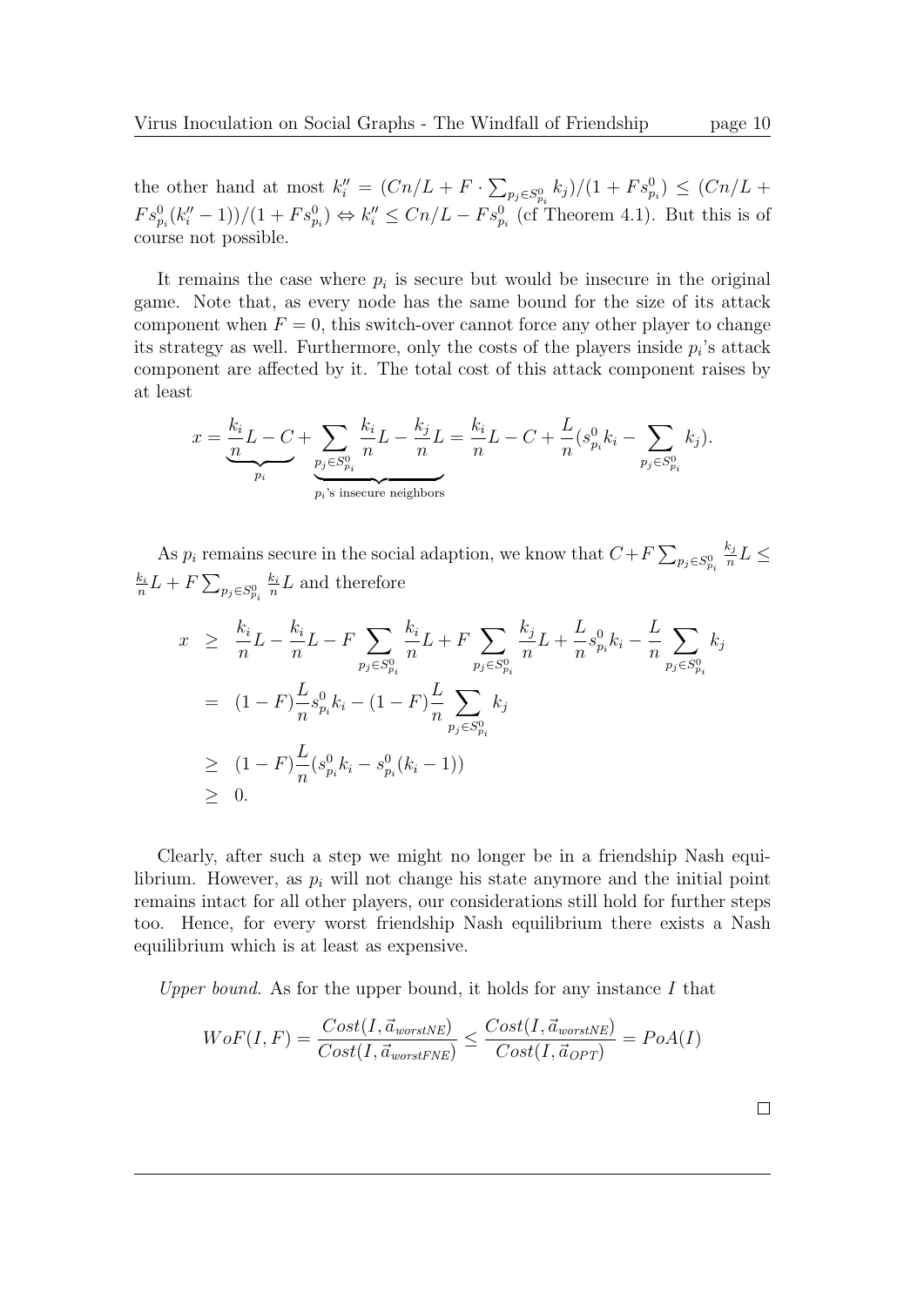Having this result it seems intuitive that the Windfall of Friendship is not only at least 1 but even monotonically increasing in  $F$ . But this is actually not always true as the following observation shows.

**Observation 4.3.** The Windfall of Friendship  $W \circ F(I, F)$  is not for every instance I monotonically increasing in F.

As an example, consider the star graph  $S_n$  with  $n = 13$ , i.e. one center node and 12 boundary nodes. We set  $C = 1$  and  $L = 4$  and compare the two cases where  $F = 0.1$  and  $F = 0.9$  respectively.

Because we are interested in the worst Nash equilibrium, we have to assume that the center node is insecure. As given by Definition 3.5, the perceived cost of an insecure boundary node  $p_i$  is then

$$
c_p^0(i, \vec{a}) = L\frac{n_0 + 1}{n} + FL\frac{n_0 + 1}{n} = (1 + F)(n_0 + 1)\frac{L}{n}
$$

where  $n_0$  is the number of insecure boundary nodes. If such an outer node changes its strategy, i.e. protects itself, its perceived cost gets

$$
c_p^1(i, \vec{a}) = C + FL\frac{n_0}{n}.
$$

Accordingly, for the center node  $p_j$  itself we have

$$
c_p^0(j, \vec{a}) = L\frac{n_0 + 1}{n} + Fn_0L\frac{n_0 + 1}{n} + F(n-1-n_0)C = (1+Fn_0)(n_0+1)\frac{L}{n} + F(n-1-n_0)C
$$

when it is insecure and

$$
c_p^1(j, \vec{a}) = C + FL\frac{n_0}{n} + F(n - 1 - n_0)C
$$

when it is protected.

If we want to let the game converge to the worst Nash equilibrium, i.e. we try to let only boundary nodes inoculate, it is easy to calculate that in the case where  $F = 0.9$  all but one boundary node will inoculate. After this, neither the last outer node nor the center node will protect itself, resulting in a Nash equilibrium with total cost  $(n-2)C + 2L_n^2 = 12.23$ .

However, in the case where  $F = 0.1$  only 10 boundary nodes will inoculate until all boundary nodes are content with their strategies. But now the attack component is still large enough for the center node to have an advantage protecting itself, naturally causing all boundary nodes to then change back to their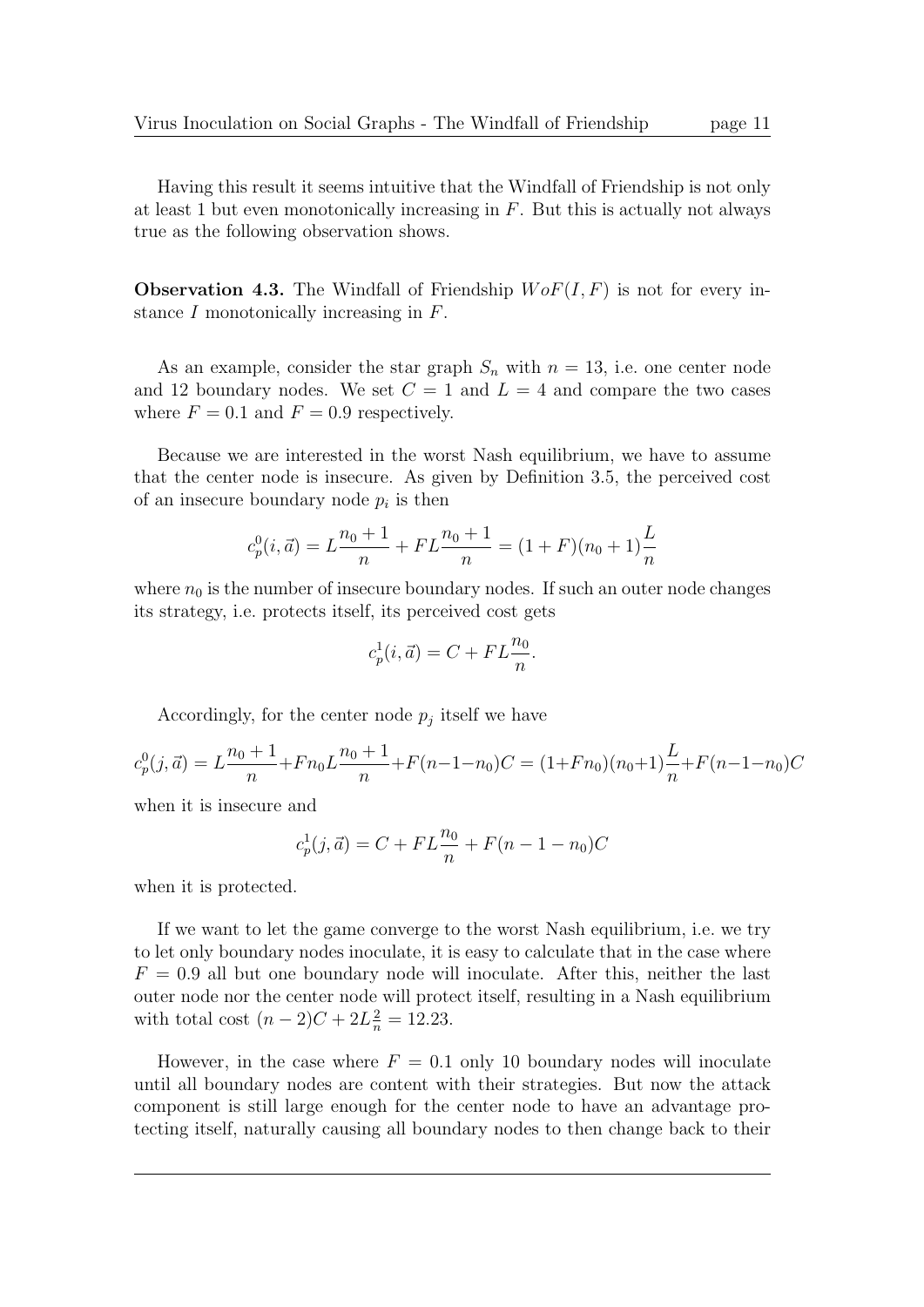insecure states. In other words, here the worst Nash equilibrium is actually the best (and only) Nash equilibrium with a total cost of only  $C + (n-1)\frac{L}{n} = 4.69$ .

A further general result is stated by the following observation. We do not give a proof here but instead refer to the clique as an example (cf Lemma 5.2 and Lemma 5.3).

Observation 4.4. The social optimum ist not always a friendship Nash equilibrium.

Reasoning about best and worst Nash equilibria raises the question, how difficult it is to compute such Nash equilibria. We can generalize the proof given in [1] and show that computing the cheapest and the most expensive friendship Nash equilibrium is hard.

Theorem 4.5. Computing the best and the worst pure friendship Nash equilibrium is  $\mathcal{NP}$ -complete for any  $0 \leq F \leq 1$ .

**Proof of Theorem 4.5.** We prove this theorem by reductions from the Vertex Cover problem and the Independent Dominating Set problem. Namely, we show that answering the question whether there exists a pure friendship Nash equilibrium with cost less than  $k$ , or more than  $k$  respectively, is at least as hard as solving Vertex Cover or Independent Dominating Set. Note that verifying whether a proposed solution is correct can be done in polynomial time, hence the problems are in  $\mathcal{NP}$ .

Fix some graph  $G = (V, E)$  and set  $C = 1$  and  $L = n/1.5$ . We show first that the following two conditions are necessary and sufficient for friendship Nash equilibria: (a) all neighbors of an insecure node are secure, and (b) every inoculated node has at least one insecure neighbor.

As  $C > L/n$  (cf Observation 3.4) condition (b) holds. To see that condition (a) holds as well, assume that there is an attack component of size at least 2. An insecure node  $p_i$  in this attack component bears the cost  $\frac{k_i}{n}L + F(s_{p_i}^1C + s_{p_i}^0\frac{k_i}{n})$  $\frac{k_i}{n}L$ ). Changing its strategy reduces its cost by at least  $r_{p_i} = \frac{k_i}{n}$  $\frac{k_i}{n}L + F s_{p_i}^0 \frac{k_i}{n}$  $\frac{k_i}{n}L-C$  –  $Fs_{p_i}^{0} \frac{k_i-1}{n}$  $\frac{(-1)}{n}L=\frac{k_i}{n}$  $\frac{k_i}{n}L + F s_{p_i}^0 \frac{1}{n}$  $\frac{1}{n}L-C$ . By our assumption of  $k_i \geq 2$ , and hence  $s_{p_i}^0 \geq 1$ , it holds that  $r_{p_i} > 0$ , resulting in  $p_i$  becoming secure. Hence, condition (a) holds as well.

We now argue that G has a vertex cover of size k if and only if the virus game has a friendship Nash equilibrium with  $k$  or fewer secure nodes, or equivalently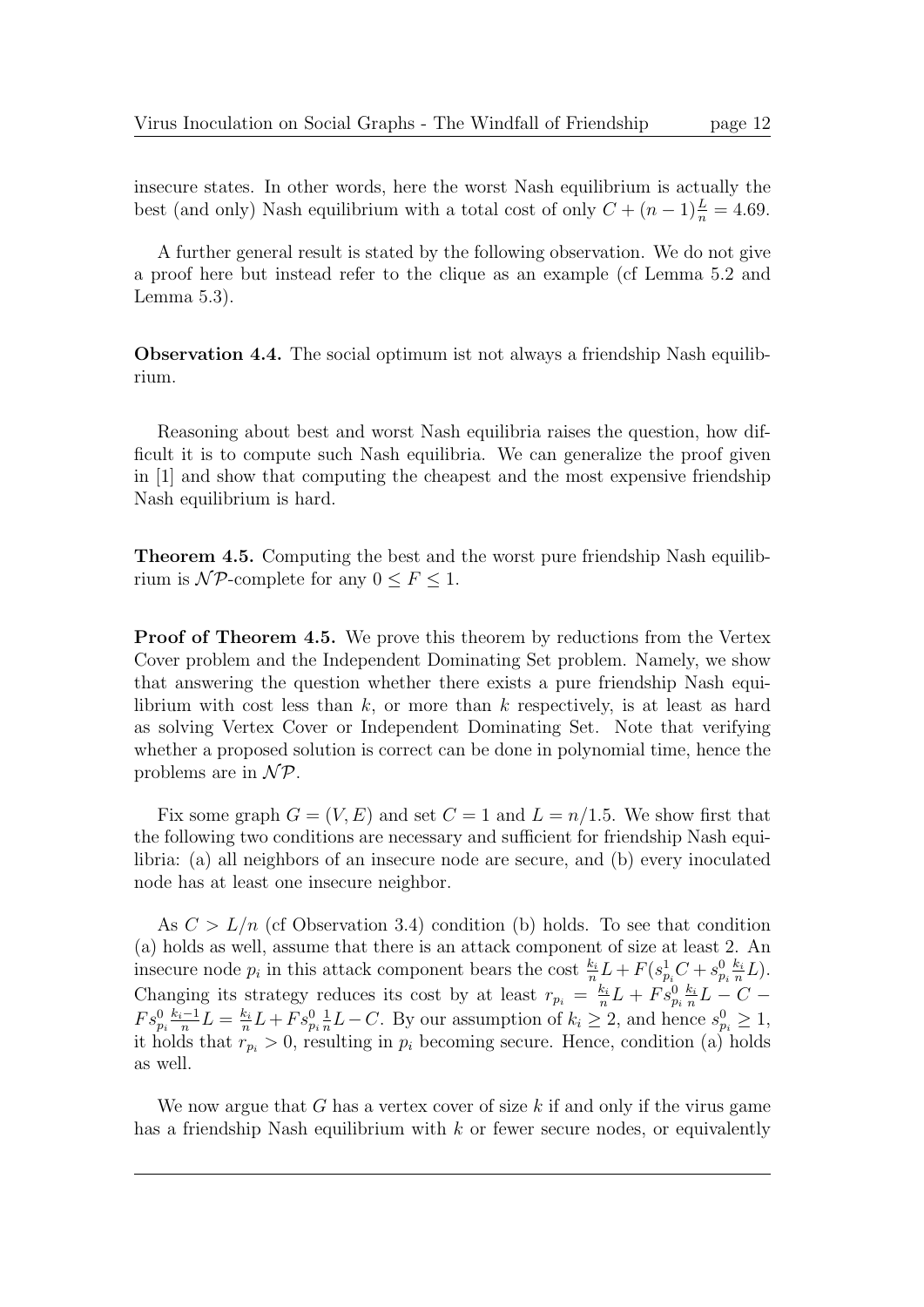an equilibrium with social cost at most  $C_k + (n - k)L/n$ , as each insecure node must be in a component of size 1 and contributes exactly  $L/n$  expected cost. Given a minimal vertex cover  $V' \subseteq V$ , observe that installing the software on all nodes in  $V'$  satisfies condition (a) because  $V'$  is a vertex cover and (b) because  $V'$  is minimal. Conversely, if  $V'$  is the set of secure nodes in a friendship Nash equilibrium, then  $V'$  is a vertex cover by condition (a) which is minimal by condition (b).

For the worst friendship Nash equilibrium, we consider an instance of the Independent Dominating Set problem. Given an independent dominating set  $V' \subseteq V$ , installing the software on all nodes except the nodes in  $V'$  satisfies condition  $(a)$ because  $V'$  is independent and (b) because  $V'$  is a dominating set. Conversely, the insecure nodes in any friendship Nash equilibrium are independent by condition (a) and dominating by condition (b). This shows that  $G$  has an independent dominating set of size at most  $k$  if and only if it has a friendship Nash equilibrium with at least  $n - k$  secure nodes.

 $\Box$ 

# 5 Windfall of Friendship for selected graphs

We now establish some results for the Windfall of Friendship in special graphs.

#### 5.1 Complete Graph

As a most simple topology, we consider the complete graph (the *clique*  $K_n$ ) where all players are connected to each other.

First consider the classic setting where nodes do not care about their neighbors. We have the following result:

Lemma 5.1. In the clique, there are two Nash equilibria with total cost

- $Cost(K_n, \vec{a}_{NEI}) = (n \lceil Cn/L 1 \rceil)C + (\lceil Cn/L 1 \rceil)^2 L/n$ , and
- $Cost(K_n, \vec{a}_{NE2}) = (n \lfloor Cn/L \rfloor)C + (\lfloor Cn/L \rfloor)^2 L/n.$

If  $[Cn/L - 1] = |Cn/L|$ , there is only one Nash equilibrium.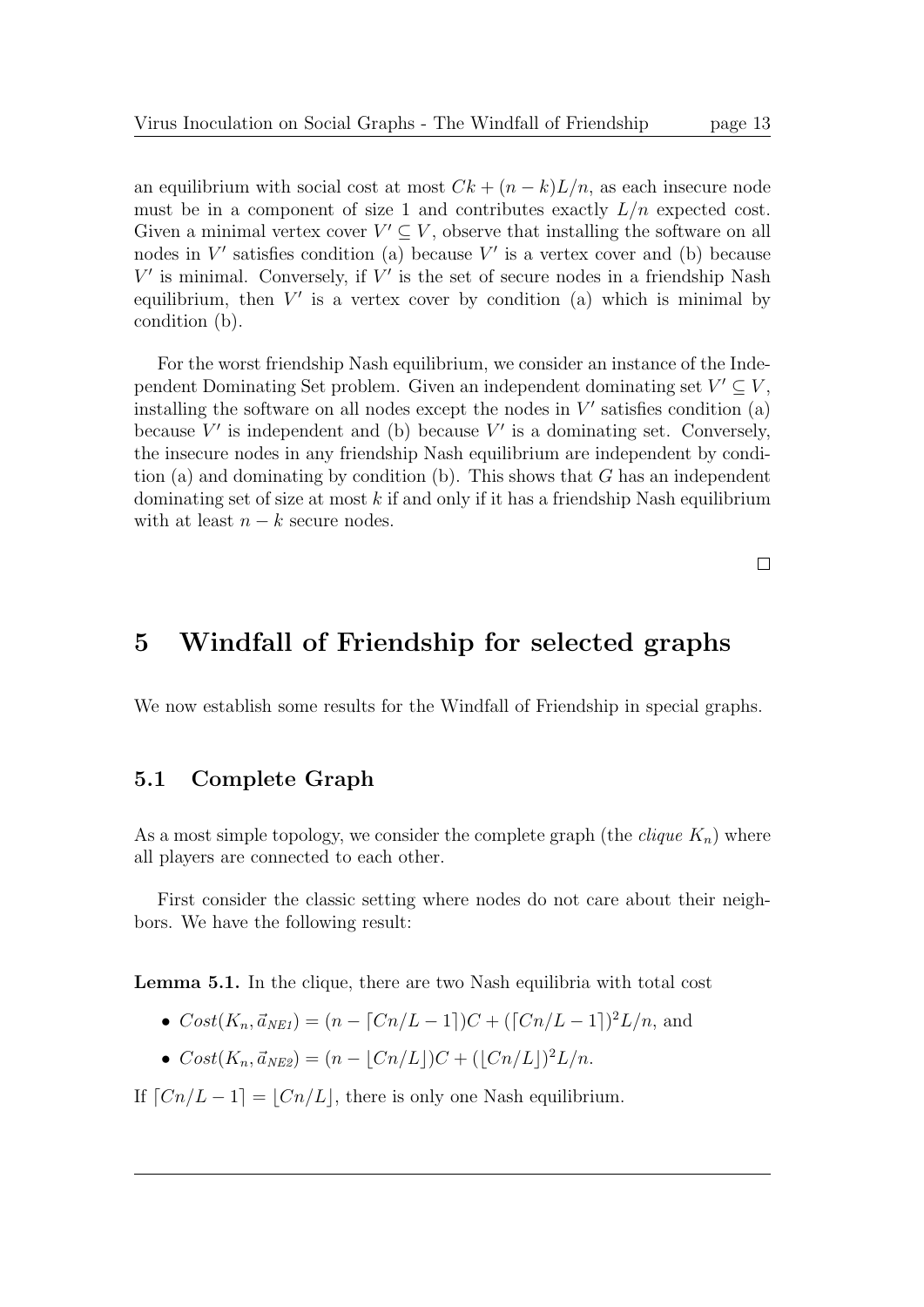**Proof of Lemma 5.1.** Let  $\vec{a}$  be a Nash equilibrium. Consider an inoculated node  $p_i$  and an insecure node  $p_j$ . Obviously, it holds that  $c_a(i, \vec{a}) = C$  and  $c_a(j,\vec{a}) = L\frac{k_j}{n}$  $\frac{k_j}{n}$ . Note that  $k_j$  is the total number of insecure nodes in the clique. In order for  $p_i$  to remain inoculated, it must hold that  $C \leq (k_j + 1)L/n$ , so  $k_j \geq$  $[Ch/L-1]$ ; for  $p_i$  to remain insecure, it holds that  $k_iL/n \leq C$ , so  $k_i \leq |Cn/L|$ . As the total social cost in the clique is given by  $Cost(K_n, \vec{a}) = (n - k_j)C + k_j^2 L/n$ , the claim follows.

Observe that while in the Nash equilibrium, the size of the attack component is roughly twice the size of the attack component of the social optimum, as  $Cost(K_n, \vec{a}) = (n - k_j)C + k_j^2 L/n$  is minimized for  $k_j = \frac{1}{2}Cn/L$ .

**Lemma 5.2.** In the social optimum, the size of the attack component is  $\lfloor \frac{1}{2}Cn/L \rfloor$ or  $\left[\frac{1}{2}Cn/L\right]$ , yielding a total social cost of  $Cost(K_n, \vec{a}_{OPT}) = (n - \lfloor \frac{1}{2}Cn/L\rfloor)C +$  $(\lfloor \frac{1}{2}\bar{C}n/L \rfloor)^2 \frac{L}{n}$  $\frac{L}{n}$  or  $Cost(K_n, \vec{a}_{OPT}) = (n - \lceil \frac{1}{2}Cn/L \rceil)C + (\lceil \frac{1}{2}Cn/L \rceil)^2 \frac{L}{n}$  $\frac{L}{n}$ , respectively.

In order to compute the Windfall of Friendship, we have to study Nash equilibria in the social adaption first.

Lemma 5.3. In the clique, there are two friendship Nash equilibria with total cost

- $Cost(K_n, \vec{a}_{FNEI}) = (n \lceil \frac{Cn/L-1}{1+F} \rceil)C + (\lceil \frac{Cn/L-1}{1+F} \rceil)C$  $\frac{n/L-1}{1+F}]$ <sup>2</sup> $L/n$ , and
- $Cost(K_n, \vec{a}_{FNE2}) = (n \lfloor \frac{Cn/L+F}{1+F} \rfloor)C + (\lfloor \frac{Cn/L+F}{1+F} \rfloor)$  $\frac{n/L+F}{1+F}]$ <sup>2</sup> $L/n$ .

If  $\lceil (Cn/L - 1)/(1 + F) \rceil = \lfloor (Cn/L + F)/(1 + F) \rfloor$ , there is only one Nash equilibrium.

**Proof of Lemma 5.3.** From Theorem 4.1 we know that in a Nash equilibrium the attack component in which a secure node  $p_i$  lies has size at least  $k_i = k_j + 1 \geq$  $(Cn/L + Fk_j^2)/(1 + Fk_j)$  where  $k_j$  is the number of insecure nodes. Some simple calculations then give that  $k_j \geq \lfloor (Cn/L-1)/(1 + F) \rfloor$ . Similarly, for an insecure node  $p_j$  it holds that  $k_j \leq (Cn/L + F(k_j - 1)^2)/(1 + F(k_j - 1))$  which yields that  $k_j \leq |(Cn/L + F)/(1 + F)|.$ 

Given these bounds on the total number of insecure nodes in a Nash equilibrium, the social cost can be computed by replacing  $k_j$  in the total social cost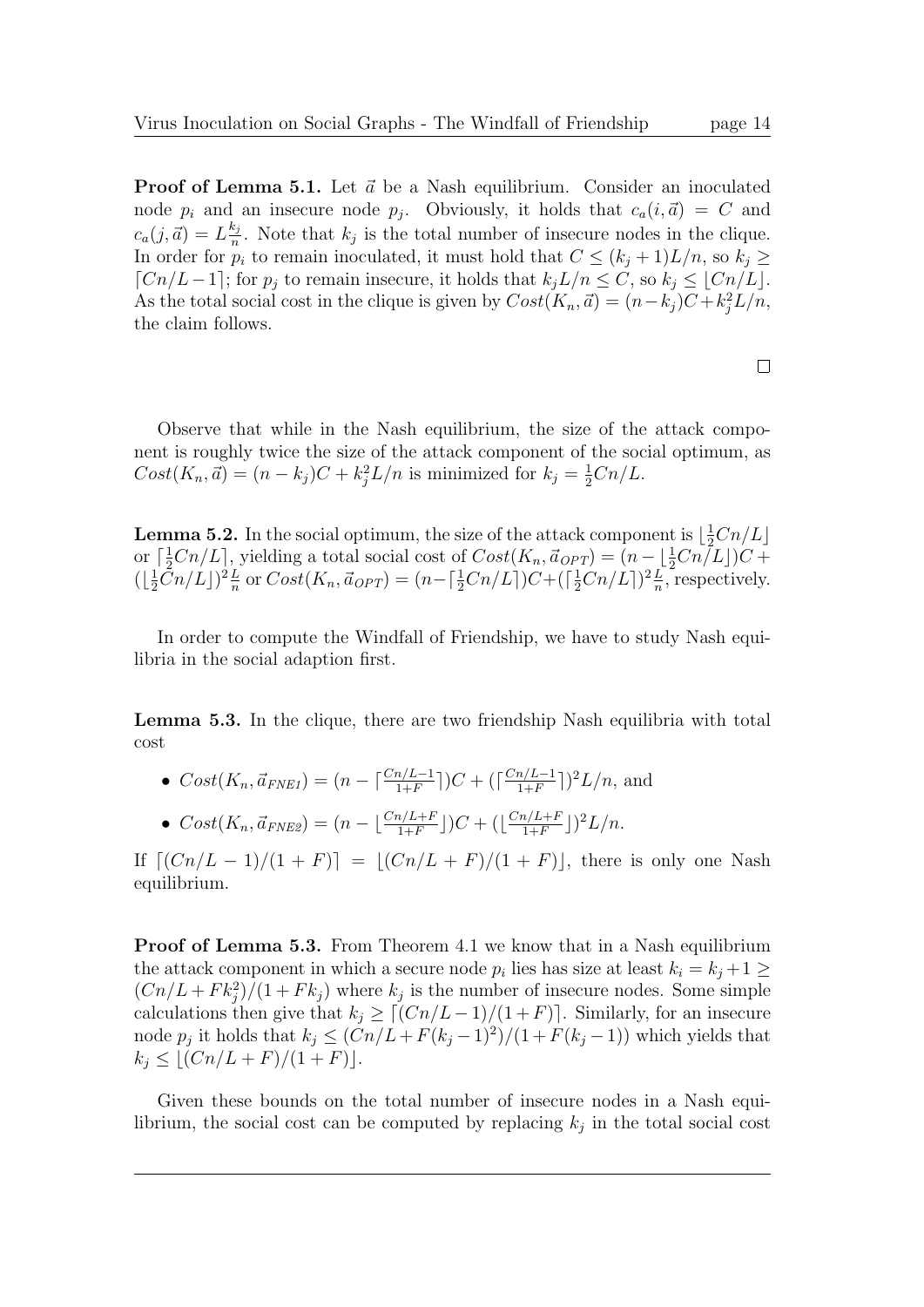formula  $Cost(K_n, \vec{a}) = (n - k_j)C + k_j^2L/n$ . As the difference between the upper and the lower bound for  $k_j$  is at most 1, there are at most two Nash equilibria and the claim follows.

Armed with the social costs of the different equilibria, we have the following theorem.

**Theorem 5.4.** In the clique, the Windfall of Friendship is at most  $W \circ F(K_n, F) =$ 4/3. Moreover, there are problem instances where the worst Nash equilibrium in the social adaption is indeed a factor  $4/3$  better than the worst Nash equilibrium in the original game.

**Proof of Theorem 5.4.** Upper Bound. We first derive an upper bound for the Windfall of Friendship  $WoF(K_n, F)$ .

$$
WoF(K_n, F) = \frac{Cost(K_n, \vec{a}_{worstNE})}{Cost(K_n, \vec{a}_{worstNE})}
$$
  

$$
\leq \frac{Cost(K_n, \vec{a}_{worstNE})}{Cost(K_n, \vec{a}_{OPT})}
$$
  

$$
\leq \frac{(n - [Cn/L - 1])C + ([Cn/L])^2 \frac{L}{n}}{(n - \frac{1}{2}Cn/L)C + (\frac{1}{2}Cn/L)^2 \frac{L}{n}}
$$

as the optimal social cost (cf Lemma 5.2) is smaller or equal to the social cost of a friendship Nash equilibrium.

Simplifying this expression yields

$$
WoF(K_n, F) \leq \frac{n(1 - C/L)C + C^2 n/L}{n(1 - \frac{1}{2}C/L)C + \frac{1}{4}C^2 n/L}
$$

$$
= \frac{1}{1 - \frac{1}{4}C/L}.
$$

This term is maximized for  $L \to C$ , implying that  $W \circ F(K_n, F) \leq 4/3$ .

Lower Bound. We now show that the ratio between the equilibria can really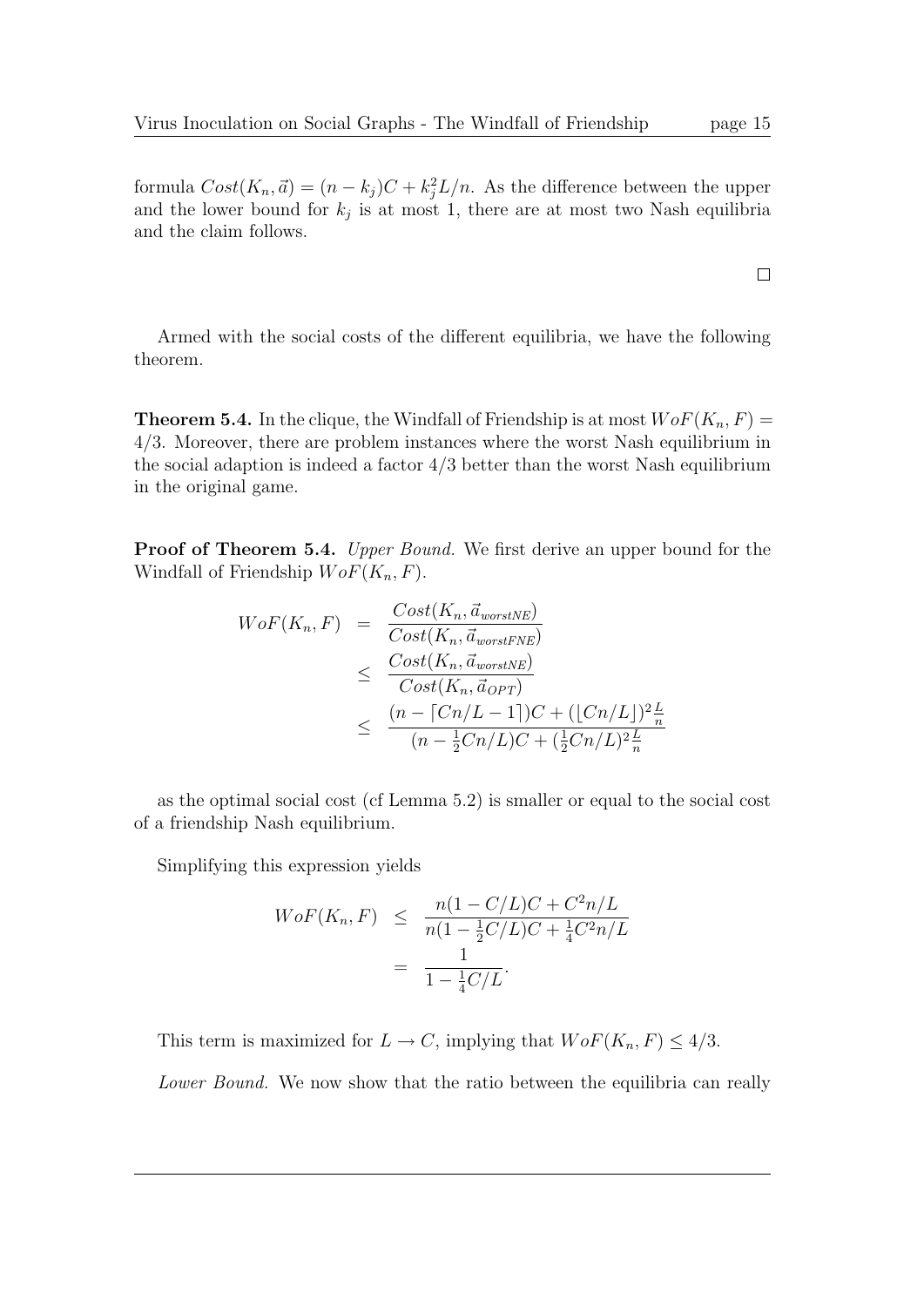be as large as  $4/3$ .

$$
WoF(K_n, F) = \frac{Cost(K_n, \vec{a}_{worstNE})}{Cost(K_n, \vec{a}_{worstNE})}
$$
  
\n
$$
\geq \frac{(n - [Cn/L])C + ([Cn/L - 1])^2 \frac{L}{n}}{(n - [(Cn/L - 1)/(1 + F)])C + ([Cn/L + F)/(1 + F)])^2 \frac{L}{n}}.
$$

For  $F \to 1$ ,  $C = 1$  and  $L \to 1$  we get

$$
WoF(K_n, F) \ge (4n^2 - 8n + 4)/(3n^2 + 4n + 1).
$$

For  $n \geq 1$ , the supremum of this function is 4/3.

 $\Box$ 

It is not clear that there is always a pure friendship Nash equilibrium for general graphs. However, this indeed holds for complete graphs. Furthermore, if the players asynchronously change their strategies in a best response manner, then the system quickly converges to such a friendship Nash equilibrium.

**Theorem 5.5.** In every clique  $K_n$ , a friendship Nash equilibrium will be reached in at most  $n-1$  strategy profile changes.

**Proof of Theorem 5.5.** Consider a clique  $K_n$  with  $n_0$  insecure and  $n_1 = n - n_0$ secure nodes. As all players are connected to each other, an insecure player inoculates if and only if it is better to be secure in the situation with  $n_0 - 1$ insecure and  $n_1 + 1$  secure players than to be insecure in the initial situation. Hence, after this step, no secure player wants to be insecure.

Vice versa, a secure player gets insecure if and only if it is preferable to be insecure in the situation with  $n_0 + 1$  insecure and  $n_1 - 1$  secure players than to be secure in the initial situation. Hence, after a secure player switches his state, no insecure player wants to be secure.

Therefore, every player changes his strategy at most once. Moreover, as we exclude the possibility of totally (in)secure networks by Observation 3.4, the last player can never change his strategy.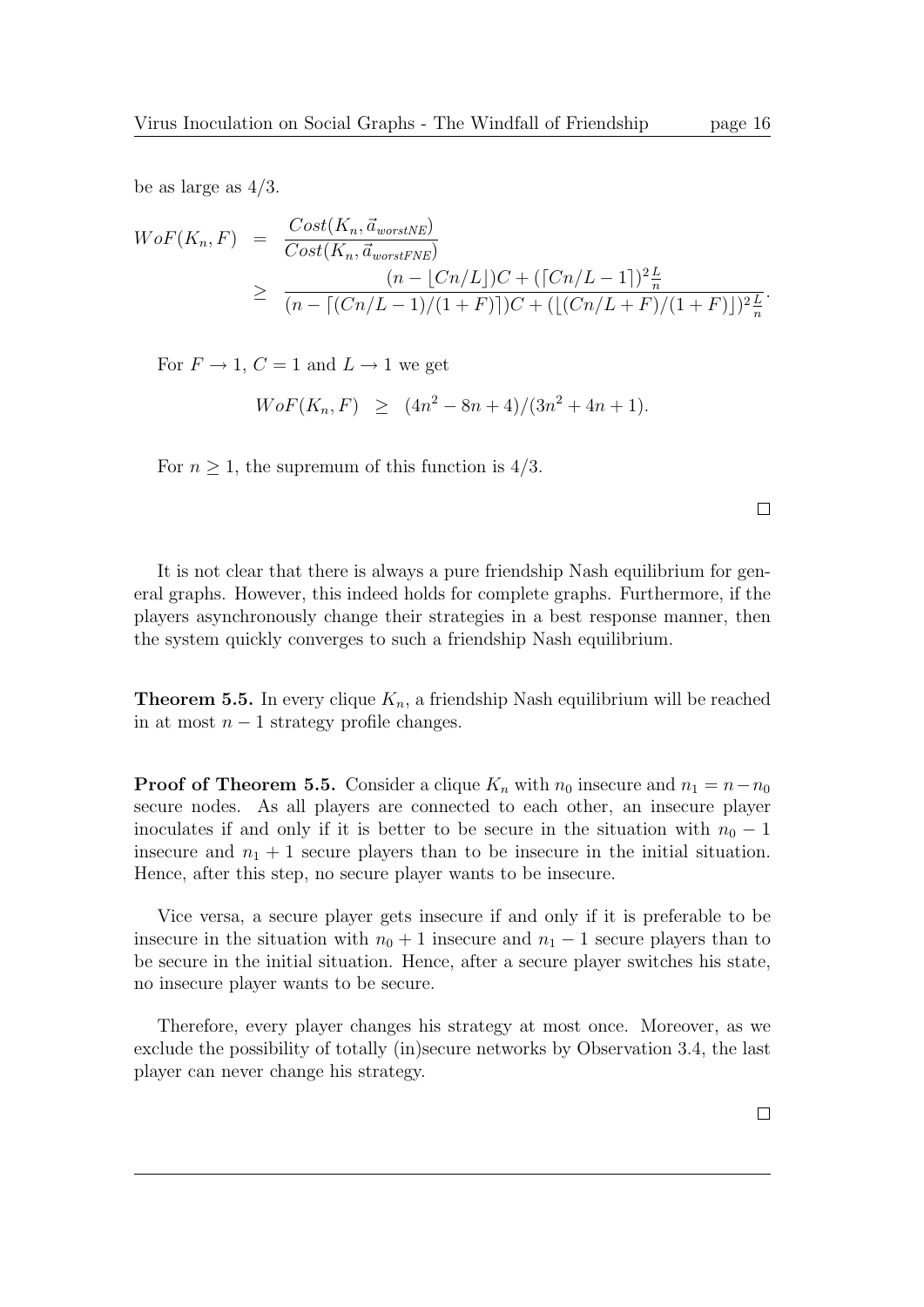#### 5.2 Star Graph

Observe that in the star topology  $S_n$  the social welfare is maximized if the center node inoculates and all other nodes do not. The total inoculation cost then is C and the attack components are all of size 1, yielding a total social cost of  $Cost(S_n,\vec{a}_{OPT}) = C + (n-1)L/n.$ 

**Lemma 5.6.** In the star graph  $S_n$ , the social optimum has cost  $Cost(S_n, \vec{a}_{OPT}) =$  $C + (n-1)L/n$ .

As we will see, the situation where only the center node is inoculated also constitutes a Nash equilibrium. However, there are more Nash equilibria.

Lemma 5.7. In the star graph, there are three Nash equilibria with total cost

- $Cost(S_n,\vec{a}_{NF1}) = C + (n-1)L/n$ .
- $Cost(S_n, \vec{a}_{NE2}) = (n \lceil Cn/L 1 \rceil)C + (\lceil Cn/L 1 \rceil)^2 L/n$ , and
- $Cost(S_n, \vec{a}_{NE3}) = (n \lfloor Cn/L \rfloor)C + (\lfloor Cn/L \rfloor)^2 L/n.$

If  $\lfloor Cn/L - 1 \rfloor = \lfloor Cn/L \rfloor$ , there are only two Nash equilibria.

Proof of Lemma 5.7. Clearly, the center node being the only secure node is a Nash equilibrium: If the center node  $p_i$  changes its strategy, its cost changes from C to L; if a boundary node becomes secure, its cost changes from  $L/n$  to C. But by Observation 3.4 these changes are unprofitable. The social cost of this Nash equilibrium is  $Cost(S_n, \vec{a}_{NE1}) = C + (n-1)L/n$ .

For the other Nash equilibria we have to assume that the center node is not inoculated. Let the number of insecure boundary nodes be  $n_0$ . In order for a secure node to remain secure, it must hold that  $C \leq (n_0 + 2)L/n$ , so  $n_0 \geq$  $\lceil Cn/L - 2 \rceil$ . In order for an insecure node to remain insecure, it must hold that  $(1+n_0)L/n \leq C$ , so  $n_0 \leq \lfloor Cn/L-1 \rfloor$ . Therefore, we can conclude that there are at most two other Nash equilibria, one with  $\lfloor Cn/L - 1 \rfloor$  and one with  $\lfloor Cn/L \rfloor$ many insecure nodes. Note that these Nash equilibria are distinct, i.e. the clique has three NE, if and only if  $Cn/L$  is an integer value. The total social cost follows by substituting  $n_0$  in the total social cost function.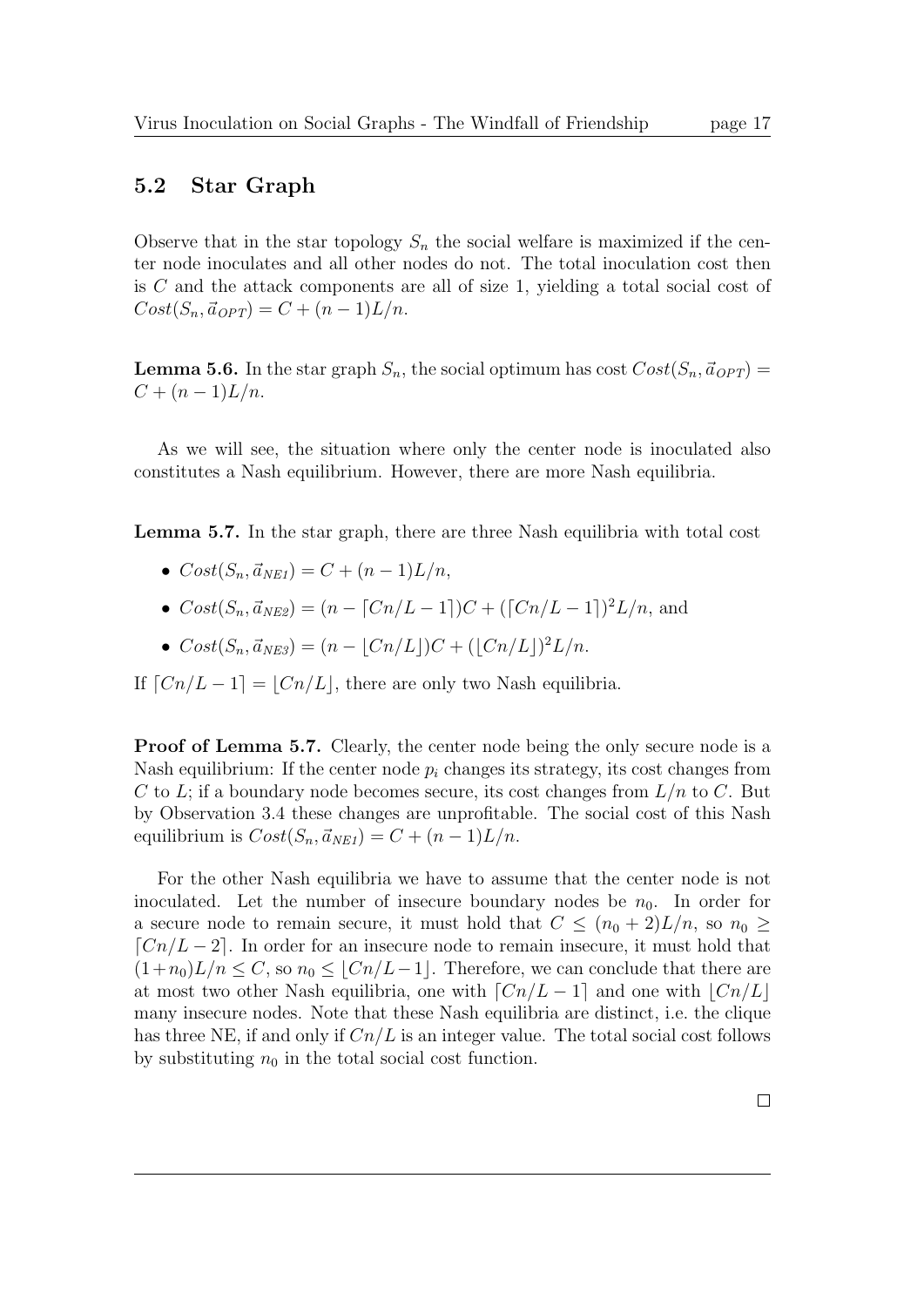We now turn our attention again to players who care about their neighbors.

Lemma 5.8. In the star graph, there are at most three friendship Nash equilibria with total cost

- $Cost(S_n, \vec{a}_{FNEI}) = C + (n-1)L/n,$
- $Cost(S_n, \vec{a}_{FNE2}) = (n \lceil Cn/L 1 F \rceil)C + (\lceil Cn/L 1 F \rceil)^2 L/n$ , and
- $Cost(S_n, \vec{a}_{FNE3}) = (n \lfloor Cn/L F\rfloor)C + (\lfloor Cn/L F\rfloor)^2L/n.$

If  $[Ch/L - 1 - F] = |Cn/L - F|$ , there are only at most two Nash equilibria.

Proof of Lemma 5.8. First, observe that having an inoculated center node and all other nodes insecure constitutes a friendship Nash equilibrium. In this case, in order for the center node to remain inoculated, it must hold that  $C + F(n-1)L\frac{1}{n} \leq$  $nL/n + F(n-1)L_n^n = L + F(n-1)L$ . All boundary nodes remain insecure as long as  $L/n + FC \leq C + FC \Leftrightarrow L/n \leq C$ . Both conditions are always true as stated by Observation 3.4. We have  $Cost(S_n, \vec{a}_{FNE1}) = C + (n-1)L/n$ .

If the center node is not inoculated, we have  $n_0$  insecure and  $n - n_0 - 1$ inoculated boundary nodes. In order for a secure boundary node to remain secure, it must hold that  $C + F \frac{n_0+1}{n}$  $\frac{n+1}{n}L \leq \frac{n_0+2}{n}$  $\frac{1}{n}L + F\frac{n_0+2}{n}$  $\frac{p+2}{n}L$ , so  $n_0 \ge [Cn/L - 2 - F]$ . For an insecure boundary node, it must hold that  $\frac{n_0+1}{n}L + F\frac{n_0+1}{n}$  $\frac{p+1}{n}L \leq C + F\frac{n_0}{n}$  $\frac{n_0}{n}L$ , so  $n_0 \leq |Cn/L - 1 - F|$ . Inserting these two values into the social cost function yields the claim.

To explain the term 'at most' in Lemma 5.8, consider the following: The center node is insecure and every boundary node is content with its strategy. But because of its exposed position, the center node still wants to become secure, naturally causing the system to converge into FNE1, the best friendship Nash equilibrium. In other words, there are instances for which FNE1 is the only friendship Nash equilibrium. We already made use of this phenomenon in Section 4 to show that  $W \circ F(I, F)$  is not always monotonically increasing in F.

Knowning about this phenomenon, we would like to know of course under which circumstances it occurs. The next lemma gives us the necessary and sufficient condition.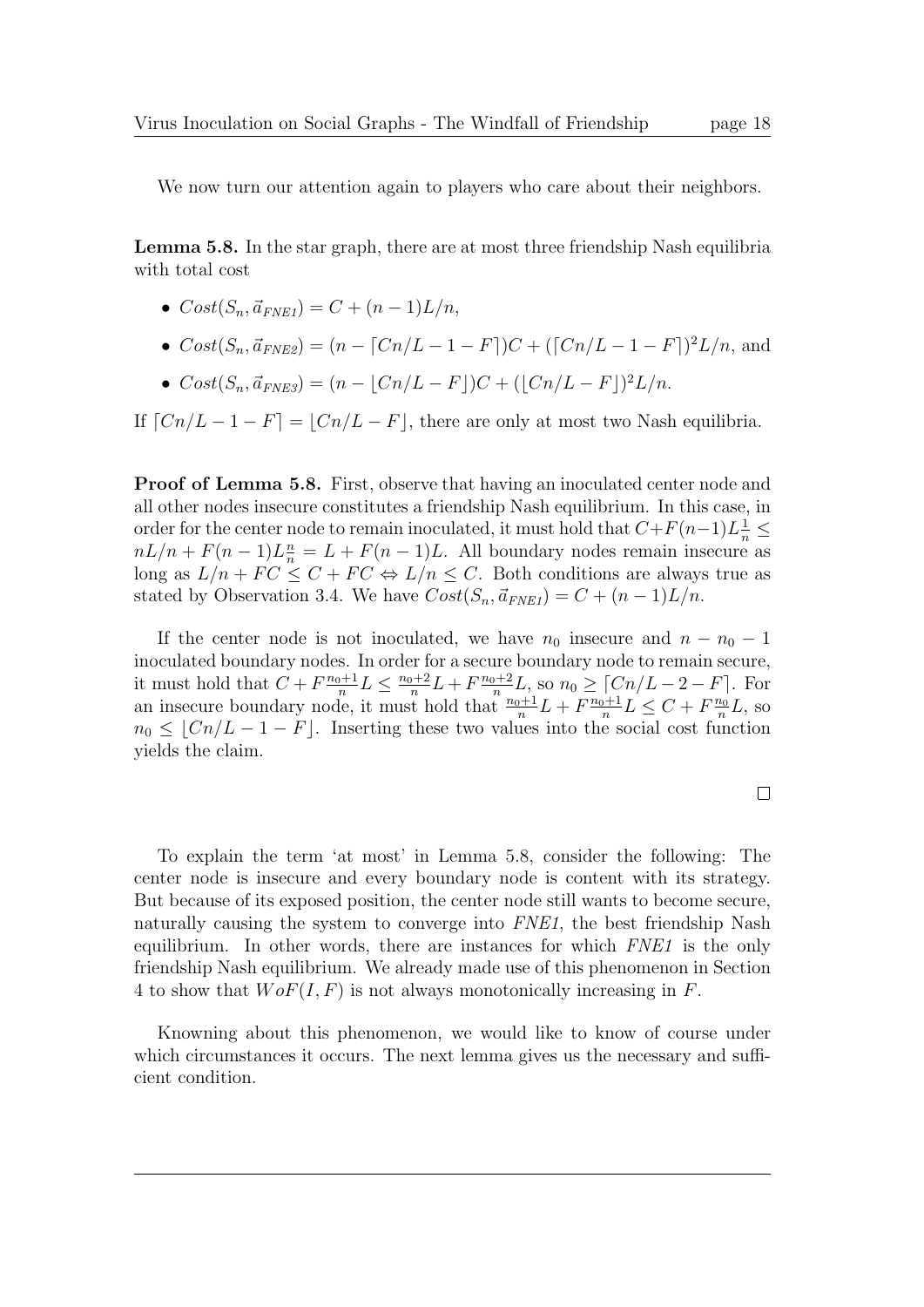**Lemma 5.9.** Let  $F > 0$ . The instance  $S_n$  has only one (the best) friendship Nash equilibrium if and only if

$$
\lfloor Cn/L - 1 - F \rfloor - \lfloor \frac{1}{2F}(\sqrt{1 - 4F(1 - Cn/L)} - 1) + 1 \rfloor \ge 0
$$

**Proof of Lemma 5.9.** As discussed above,  $S_n$  has only one Nash equilibrium if every (insecure) boundary node is content with its chosen strategy but the insecure center node would rather inoculate. In order for an insecure boundary node to remain insecure we must have (cf Proof of Lemma 5.8) that  $n_0 \leq \lfloor Cn/L-\rfloor$  $1 - F$  (Condition I) and the insecure center node wants to inoculate if and only if  $C+F(n-n_0-1)C+F n_0\frac{1}{n}$  $\frac{1}{n}L < (n_0+1)\frac{L}{n} + F(n-n_0-1)C + Fn_0\frac{n_0+1}{n}$  $\frac{p+1}{n}L \Leftrightarrow Fn_0^2 +$  $n_0 + 1 - Cn/L > 0 \Leftrightarrow n_0 \ge \left[ \frac{1}{2F}(\sqrt{1 - 4F(1 - Cn/L)} - 1) + 1 \right]$  (Condition II).

Note that it is not important whether the condition for a secure boundary node to remain secure, i.e.  $n_0 \geq \lceil Cn/L - 2 - F \rceil$  (Condition III), holds or not. If it does, then the center node is the only player that wants to change his strategy. If it does not, then maybe a secure boundary node  $p_i$  gets insecure first. As this increases  $n_0$  by 1, Condition II still holds. Moreover, we thus have  $n_0 < [Cn/L - 2 - F] \leq [Cn/L - 1 - F]$  before  $p_i$  gets insecure and so  $n'_0 = n_0 + 1 < [Cn/L - F] \Leftrightarrow n'_0 \leq [Cn/L - 1 - F]$  afterwards. Hence, Condition I still holds as well.

Therefore there is only one Nash equilibrium if and only if there exists an integer  $n_0$  such that  $\lfloor \frac{1}{2l} \rfloor$  $\frac{1}{2F}(\sqrt{1-4F(1- Cn/L)}-1)+1] \leq n_0 \leq \lfloor Cn/L-1-F \rfloor.$ 

Note that it is indeed possible for a star graph to have exactly three friendship Nash equilibria. As an example, consider the star graph  $S_n$  with  $n = 9$  nodes and let  $C = 1$ ,  $L = 4$  and  $F = 0.25$ . Then, as  $Cn/L - F$  is an integer value, Lemma 5.8 gives us that all three friendship Nash equilibria are distinct. It remains to check that the system does not necessarily converge to the best FNE. As  $\lfloor Cn/L-1-F \rfloor - \lfloor \frac{1}{2F}(\sqrt{1-4F(1- Cn/L)}-1)+1 \rfloor = 1-\lfloor 2(\sqrt{9/4}-1)+1 \rfloor =$ −1 < 0 and so the condition from Lemma 5.9 does not hold, there really exist all three FNE in  $S_n$ .

Now we are ready to give some upper bounds on the Windfall of Friendship for star graphs. We have the following result:

Theorem 5.10. If the condition from Lemma 5.9 holds, i.e. there is only one friendship Nash equilibrium, then the Windfall of Friendship in the star graph  $S_n$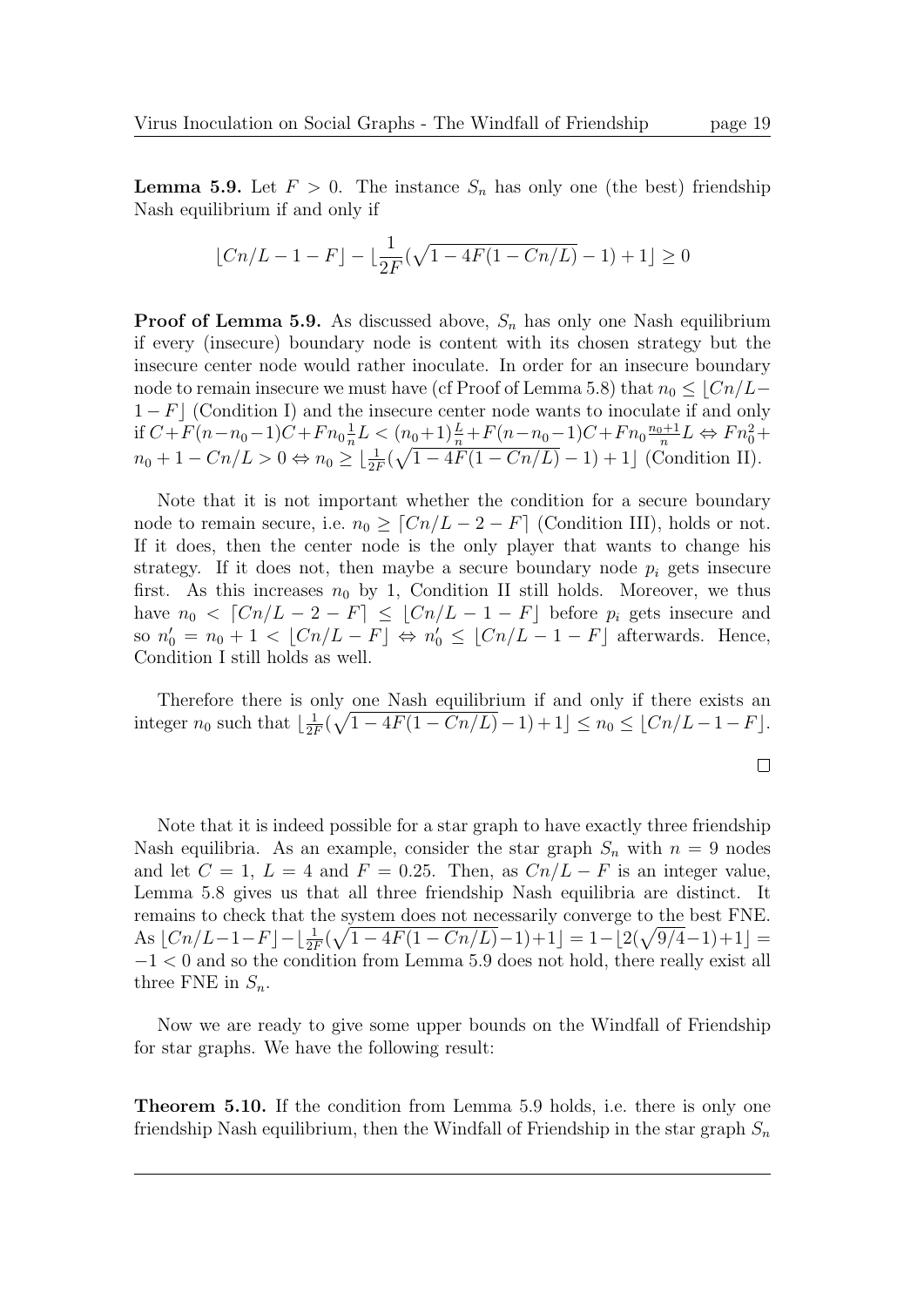is equal to the Price of Anarchy  $PoA(S_n) < (n+1)C/L$ . Otherwise the Windfall of Friendship is less than  $(n + 1)/(n - 3)$ .

Proof of Theorem 5.10. If the condition from Lemma 5.9 holds, we have

$$
WoF(S_n, F) = \frac{Cost(S_n, \vec{a}_{worstNE})}{Cost(S_n, \vec{a}_{worstNE})}
$$
  
= 
$$
\frac{Cost(S_n, \vec{a}_{worstNE})}{Cost(S_n, \vec{a}_{OPT})} = PoA(S_n)
$$
  

$$
\leq \frac{(n - [Cn/L - 1])C + ([Cn/L])^2L/n}{C + (n - 1)L/n}
$$
  

$$
\leq \frac{(n + 1)C}{C + (n - 1)L/n}
$$
  

$$
< \frac{(n + 1)C}{L}.
$$

Otherwise, i.e. if the game does not necessarily converge to the best friendship Nash equilibrium, we have

$$
WoF(S_n, F) = \frac{Cost(S_n, \vec{a}_{worstNE})}{Cost(S_n, \vec{a}_{worstNE})}
$$
  
\n
$$
\leq \frac{(n - [Cn/L - 1])C + ([Cn/L])^2 L/n}{(n - [Cn/L - F])C + ([Cn/L - 1 - F])^2 L/n}
$$
  
\n
$$
\leq \frac{(n + 1)C}{nC + FC - 2C(1 + F) + (1 + F)^2 L/n}
$$
  
\n
$$
< \frac{(n + 1)C}{C(n + F - 2(1 + F))}
$$
  
\n
$$
< \frac{n + 1}{n - 3}.
$$

Similar to Theorem 5.5, we also have a fast convergence to a friendship Nash equilibrium in star graphs.

**Theorem 5.11.** In every star graph  $S_n$ , a friendship Nash equilibrium will be reached in at most  $2n - 3$  strategy profile changes. This bound is tight.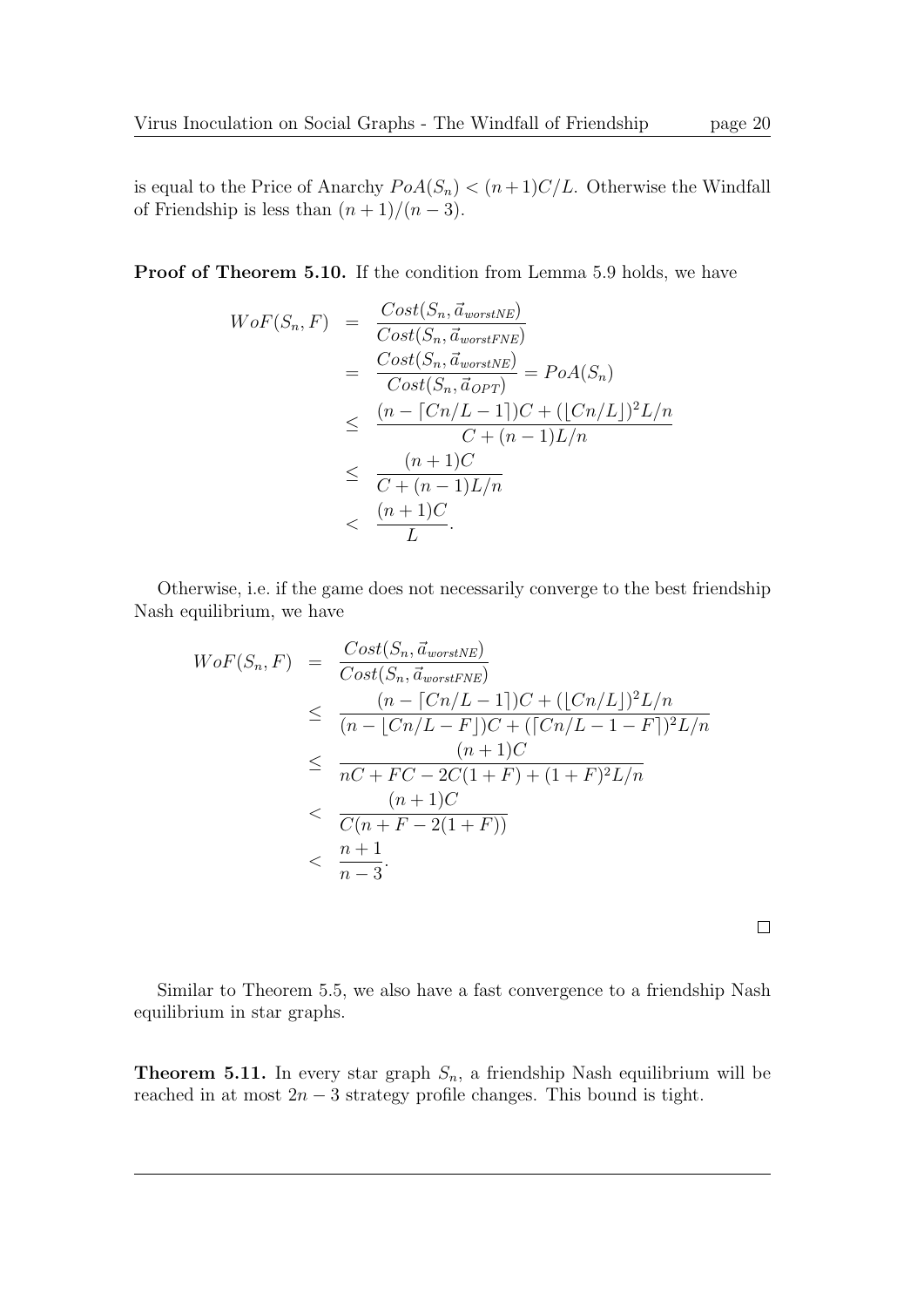Proof of Theorem 5.11. To prove this theorem, we first state the following four observations.

Claim 5.12. During the whole process, it holds that

- 1. as soon as the center node is secure, no boundary node will inoculate anymore,
- 2. if the center node eventually inoculates, it will never change back to be insecure again,
- 3. if the center node switches its state from secure to insecure, no boundary node will inoculate anymore,
- 4. if a boundary node switches its state from secure (insecure) to insecure (secure), no boundary node will protect (unprotect) itself anymore, given that the center node does not switch its state.

**Proof of Claim 5.12.** 1. For the first observation we have that if the center node is secure, then every boundary node is isolated and so, by Observation 3.4, no one of them wants to be secure.

2. The center node prefers to be secure if and only if the number of insecure boundary nodes reaches some given limit. After the center node inoculates, it holds by the first observation that this number can only increase. Hence, the limit is reached further on and the center node therefore stays secure, which proves the second observation.

3. Let  $p_i$  be the secure center node and  $p_j$  one of the  $n_0$  insecure boundary nodes.  $p_i$  gets insecure if and only if  $C + F(\frac{n_0}{n})$  $\frac{n_0}{n}L$  >  $\frac{n_0+1}{n}$  $\frac{p+1}{n}L + F(n_0\frac{n_0+1}{n})$  $\frac{p+1}{n}L$   $\Leftrightarrow$  $Cn/L > n_0 + 1 + Fn_0^2$ . In order for  $p_j$  to then change its state it must hold that  $n_0+1$  $\frac{1}{n}L + F\frac{n_0+1}{n}$  $\frac{D+1}{n}L > C + F\frac{n_0}{n}$  $\frac{n_0}{n}L \Leftrightarrow Cn/L < n_0 + 1 + F$ . As this is not possible, the third observation holds as well.

4. Finally, a boundary node switches its state only if it is preferable to do so. But another boundary node which afterwards redecides in the other direction contradicts this condition. Thus, the last observation holds as well.

 $\Box$ 

Let  $n_1$  be the number of secure boundary nodes. The last observation states that we can either increase or decrease  $n_1$  until a strategy change of the center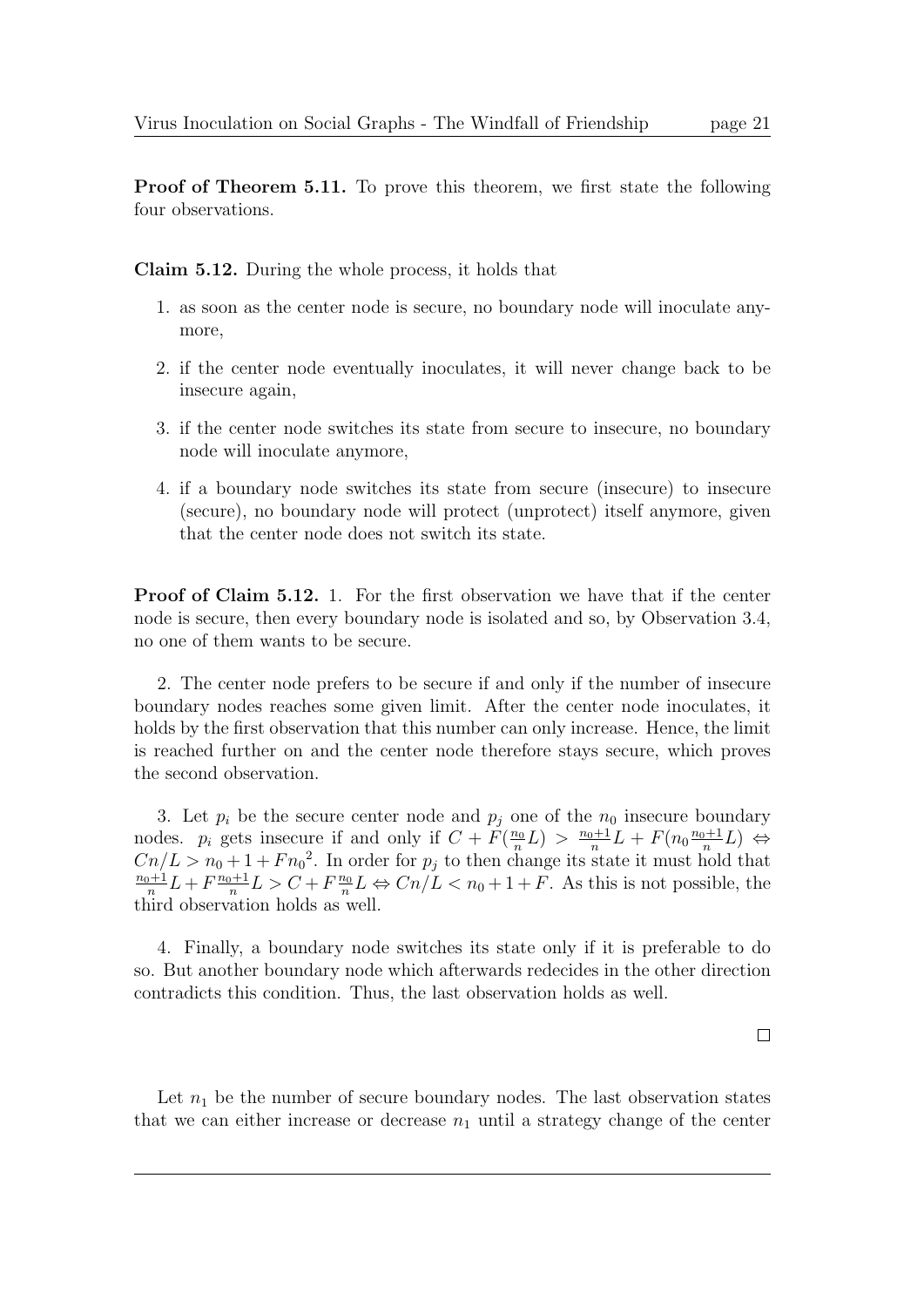node occurs, whereas by the first and the third observation  $n_1$  can only be decreased after such a strategy change. Actually, the first observation even says that if the center node is already inoculated in the beginning, then  $n_1$  can only be decreased during the whole process.

Note that  $n_1$  is always a positive integer of at most  $n-1$ . However, if  $n_1$  is increased until its value is indeed  $n - 1$ , then the center node is isolated and we have reached a Nash equilibrium.

Thus it is clear that there is no longer path to a Nash equilibrium than starting with the center node being insecure, increasing  $n_1$  as long as possible, switching the strategy of the center node, and then decreasing  $n_1$  again. Note that by the second observation it is not possible that the center node changes its strategy again during the decreasing phase.

Therefore, a friendship Nash equilibrium is reached after at most  $(n-2) + 1 +$  $(n-2) = 2n-3$  strategy profile changes.

 $\Box$ 

# 6 Conclusion

We have extended the Virus Inoculation Game by adding the aspect of friendship: Players are no longer totally selfish but they also care to some degree about their neighbors. We have seen that introducing friendship makes players act more conservatively, i.e. they have an increased willingness to inoculate. We could prove that this cautiousness never impairs the whole community. However, even if it is quite a bit surprising, the improvement to the total social cost is not always monotonically increasing in the degree of how much the players care for their friends. For a somehow similar phenomenon in the real world, consider a network of people all of which decide to bake some Christmas cookies for their friends. This is nice and the community gets happier, but if everybody gives away a really large amount of self-made cookies, then the community gets severely surfeited.

The introduced social aspect was restricted by choosing the radius of friendship to be very small, i.e. friendship only exists between nodes that are directly connected, which allows for extension in further examination. For example, one could consider friendship over multiple hops or let the metric distance between two players decide about their degree of friendship, i.e. porting the Virus Inoculation Game into the Euclidean space.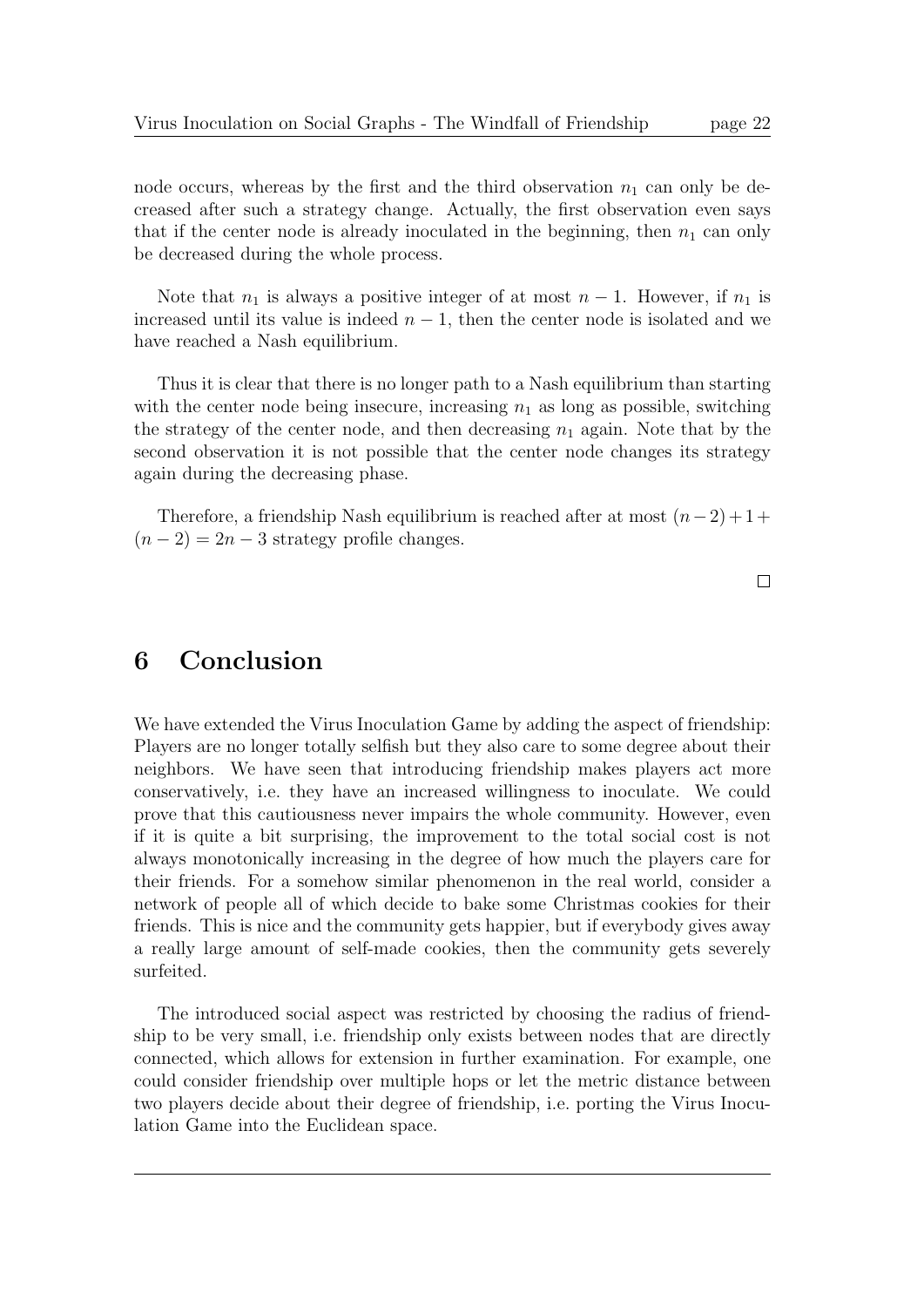The game itself can also be extended of course. For example, a virus might not infect unlimitedly many insecure players that are adjacent to an already infected player. Or there might be different kinds of viruses and different kinds of nodes, which are resistent to some viruses but not to others. Furthermore, one could also modify the underlying model by introducing Byzantine players in this social adaption as well.

Apart from all these propositions and more closely continuing the work done in this semester thesis, one could try to establish a proof for convergence to a friendship Nash equilibrium in general graphs. This question is substantially more involved than for the original game because in the social adaption the perceived cost of a player depends on his neighbors and their attack components. Hence, every player has an own maximal allowed size of his attack component and so a player may become insecure even though another player is thereby forced to inoculate, which is not possible in the totally selfish game.

Moreover, we have calculated the Windfall of Friendship for two special topologies, but not for other or even general graphs. The difficulty herein is on the one hand the task of finding the worst Nash equilibrium at all, and on the other hand that the players need to have a relatively good knowledge about the topology of the network to be able to compute their perceived cost. Hence, to analyze such a network, we also have to have a good knowledge about its topology.

Last but not least, introducing friendship is not only an interesting aspect for the Virus Inoculation Game but can lead to various new insights and improvements in other games, and even in diverse non-computational fields, as well.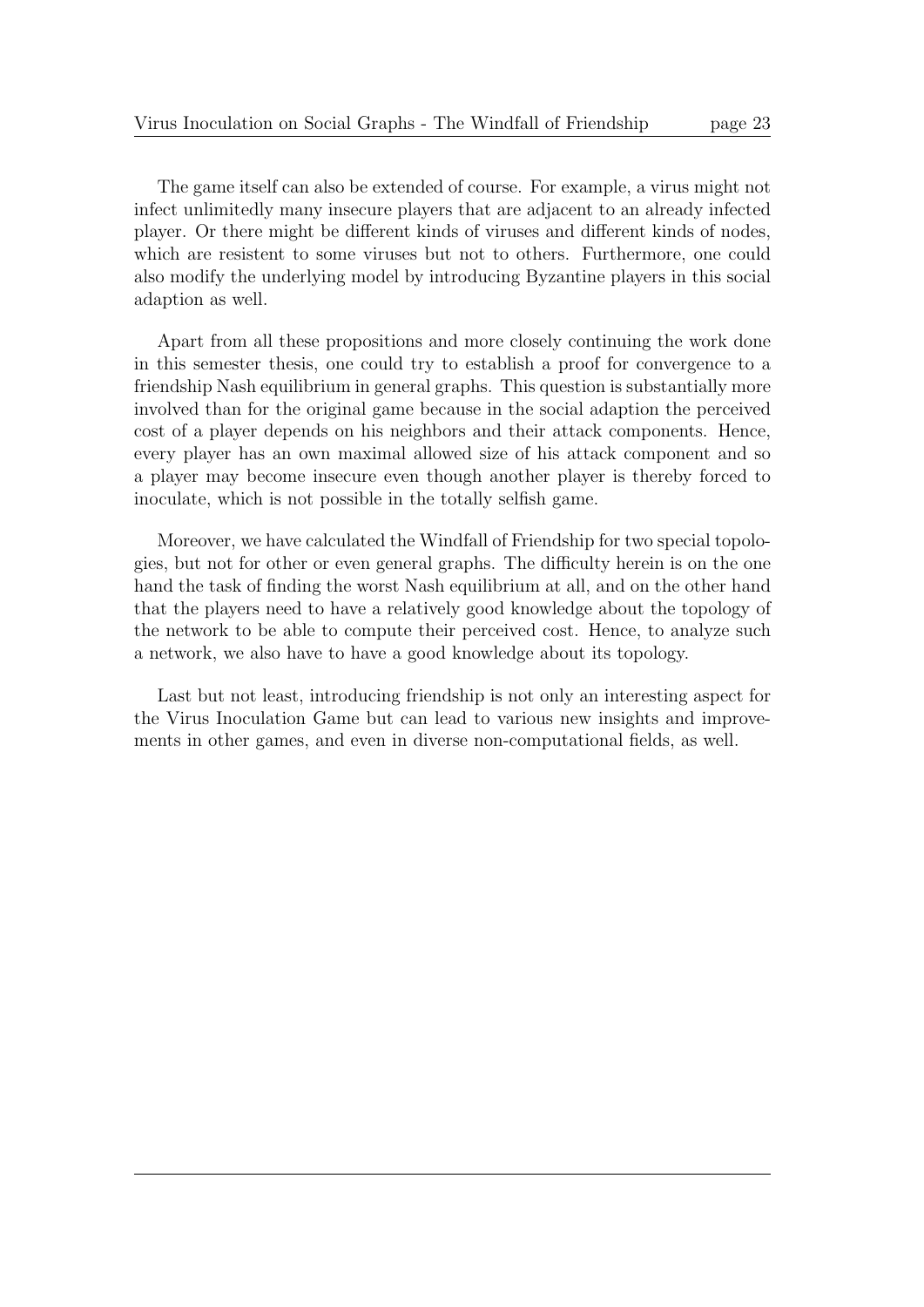# References

- [1] J. Aspnes, K. Chang, and A. Yampolskiy. Inoculation strategies for victims of viruses and the sum-of-squares partition problem. In SODA '05: Proceedings of the sixteenth annual ACM-SIAM symposium on Discrete algorithms, pages 43–52, Philadelphia, PA, USA, 2005. Society for Industrial and Applied Mathematics.
- [2] N. T. Bailey. The mathematical theory of infectious diseases and its applications. Hafner Press, 1975.
- [3] S. Eidenbenz, V. S. A. Kumar, and S. Zust. Equilibria in topology control games for ad hoc networks. In DIALM-POMC '03: Proceedings of the 2003 joint workshop on Foundations of mobile computing, pages 2–11, New York, NY, USA, 2003. ACM.
- [4] A. Fabrikant, A. Luthra, E. Maneva, C. H. Papadimitriou, and S. Shenker. On a network creation game. In PODC '03: Proceedings of the twenty-second annual symposium on Principles of distributed computing, pages 347–351, New York, NY, USA, 2003. ACM.
- [5] C. Fleizach, M. Liljenstam, P. Johansson, G. M. Voelker, and A. Mehes. Can you infect me now? malware propagation in mobile phone networks. In WORM '07: Proceedings of the 2007 ACM workshop on Recurring malcode. pages 61–68, New York, NY, USA, 2007. ACM.
- [6] J. C. Frauenthal. Mathematical modeling in epidemiology. Springer-Verlag, 1980.
- [7] S. Kakade, M. Kearns, L. Ortiz, R. Pemantle, and S. Suri. Economic properties of social networks. Proc. NIPS, 2004.
- [8] J. O. Kephart and S. R. White. Directed-graph epidemiological models of computer viruses. pages 343–361, 1991.
- [9] J. O. Kephart and S. R. White. Measuring and modeling computer virus prevalence. In SP '93: Proceedings of the 1993 IEEE Symposium on Security and Privacy, page 2, Washington, DC, USA, 1993. IEEE Computer Society.
- [10] J. O. Kephart, S. R. White, and D. M. Chess. Computers and epidemiology. IEEE Spectr., 30(5):20–26, 1993.
- [11] J. Kleinberg. The small-world phenomenon: An algorithmic perspective. Portland, OR, May 2000. In Proceedings of the 32nd ACM Symposium on Theory of Computing (STOC'00).